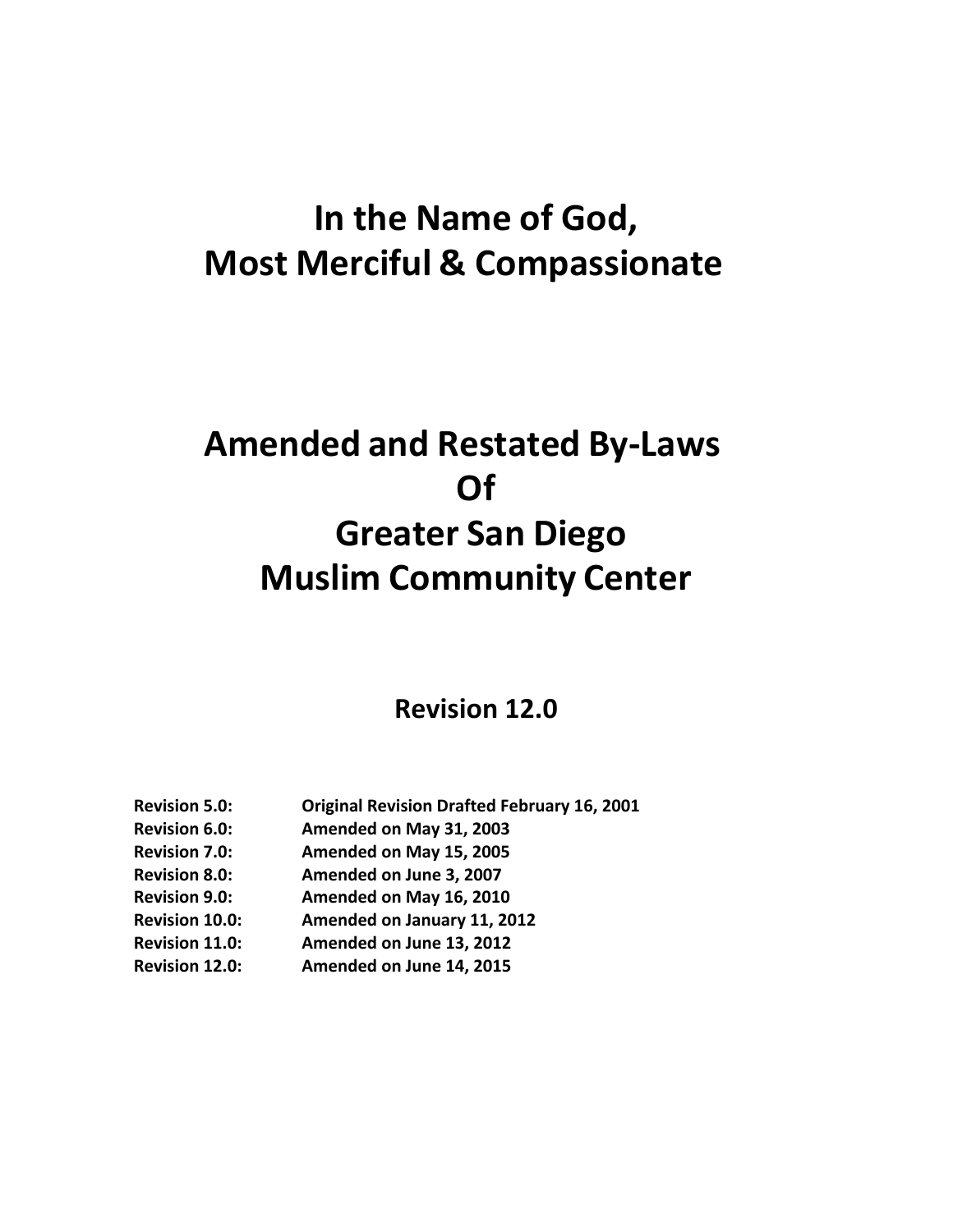Praise be to God as He deserves to be praised. Peace and blessings upon Prophet Muhammad, and all of God's Prophets. May God forgive our errors. May we be blessed with true guidance and honest intention in our humble efforts to serve the Muslim community of greater San Diego with the founding of this Muslim Community Center. Ameen.

| <b>Article</b> | <b>Contents</b>                             | Page |
|----------------|---------------------------------------------|------|
| $\mathbf{1}$   | Definitions                                 | 3    |
| $\overline{2}$ | Name                                        | 4    |
| 3              | Offices                                     | 5    |
| $\overline{4}$ | Ideology, Mission, and Operating Principles | 6    |
| 5              | Organization                                | 10   |
| 6              | Membership                                  | 11   |
| $\overline{7}$ | Meetings                                    | 13   |
| 8              | <b>Directors</b>                            | 15   |
| 9              | <b>BOD Officers</b>                         | 18   |
| 10             | Administrator                               | 21   |
| 11             | Parliamentarian                             | 22   |
| 12             | Committees                                  | 23   |
| 13             | Sub Organizations                           | 29   |
| 14             | Corporate Records, Reports, and Seals       | 30   |
| 15             | <b>Fiscal Year</b>                          | 32   |
| 16             | By-Laws                                     | 33   |
| 17             | The Founding of MCC                         | 34   |
| 18             | Indemnification                             | 35   |

## **Contents**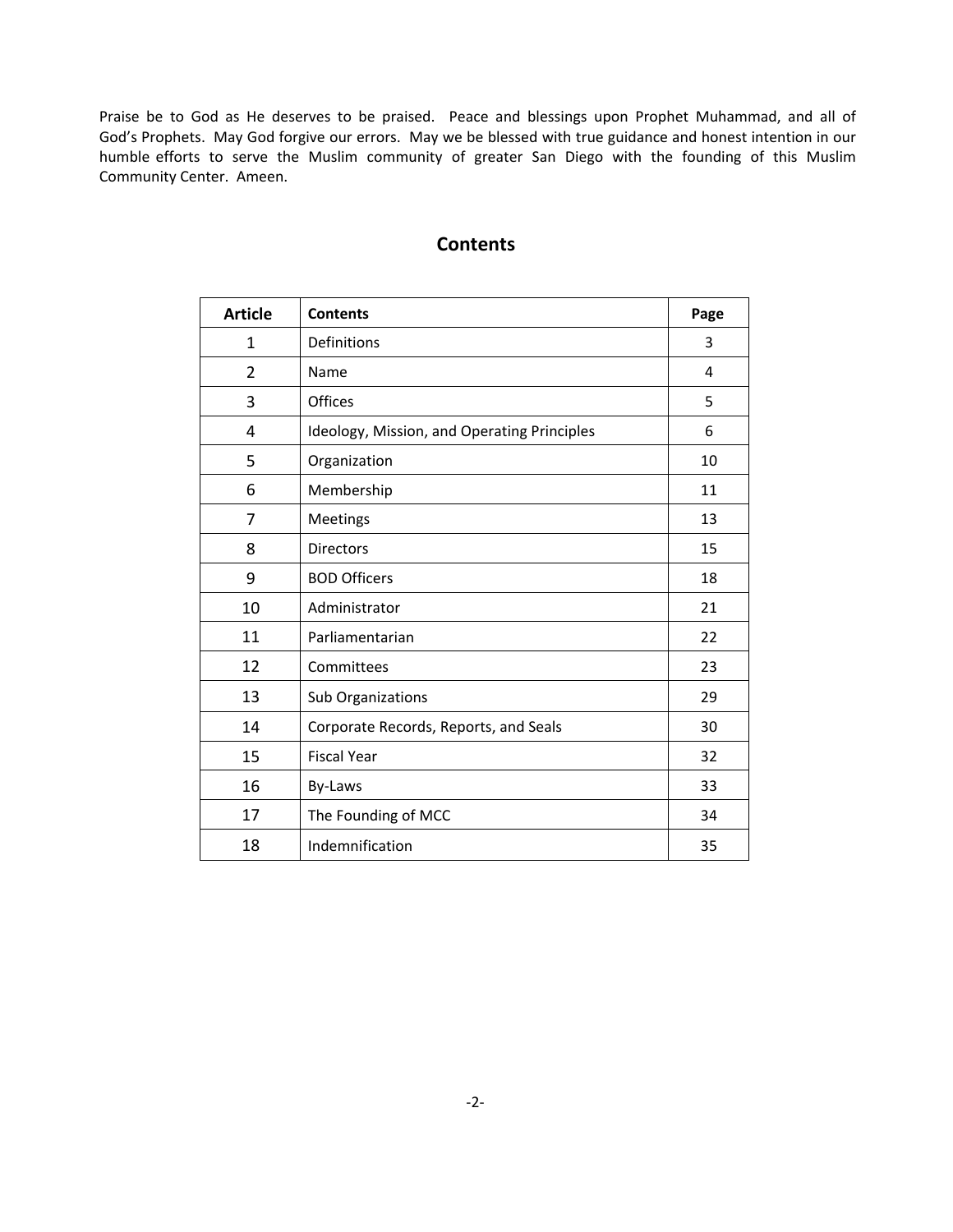## **Article 1. Definitions**

**MCC**: Greater San Diego Muslim Community Center, a Non‐Profit Religious Corporation

**GM**: General Membership

**BOD**: Board of Directors

**Chairman**: Whenever there is a reference to "Chairman" it shall be understood that it also means "Chairperson." Whenever there is a reference to "He," "His," "Him," it shall be understood that it will also mean "She," "Hers," or "Her."

**Ex‐Officio Member of the Board**: Refers to those persons whose membership is by virtue of an office or committee chairmanship held in MCC or its sub groups and organizations. They are required to attend board meetings. They have the right to debate the issues presented, but not to make motions or vote at BOD sessions.

**Ad‐Hoc Committee**: The founding group of MCC

**Founding Membership**: Those members who joined MCC from January  $14<sub>th</sub>$ , 2001 through the  $2<sub>nd</sub>$  Friday of the opening of MCC facility.

**Transitional Board**: Temporary BOD formed by the Ad‐Hoc Committee to operate MCC only for the first year of its inception.

Unless the context requires otherwise, the general provisions, rules of construction, and definitions of the California Nonprofit Corporation Law shall govern the construction of these Bylaws.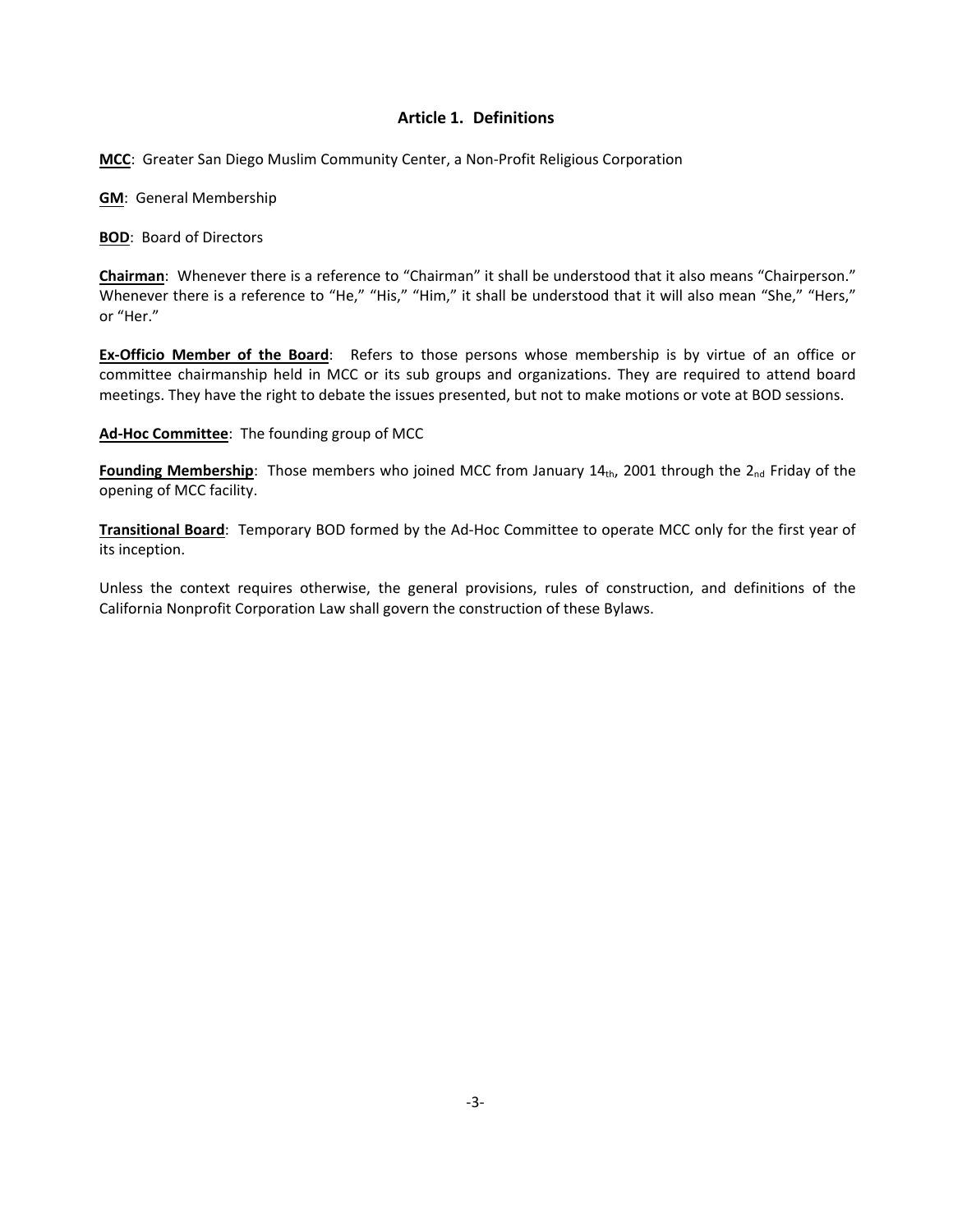## **Article 2. Name**

The name of this organization shall be the Greater San Diego Muslim Community Center, a religious non‐profit corporation.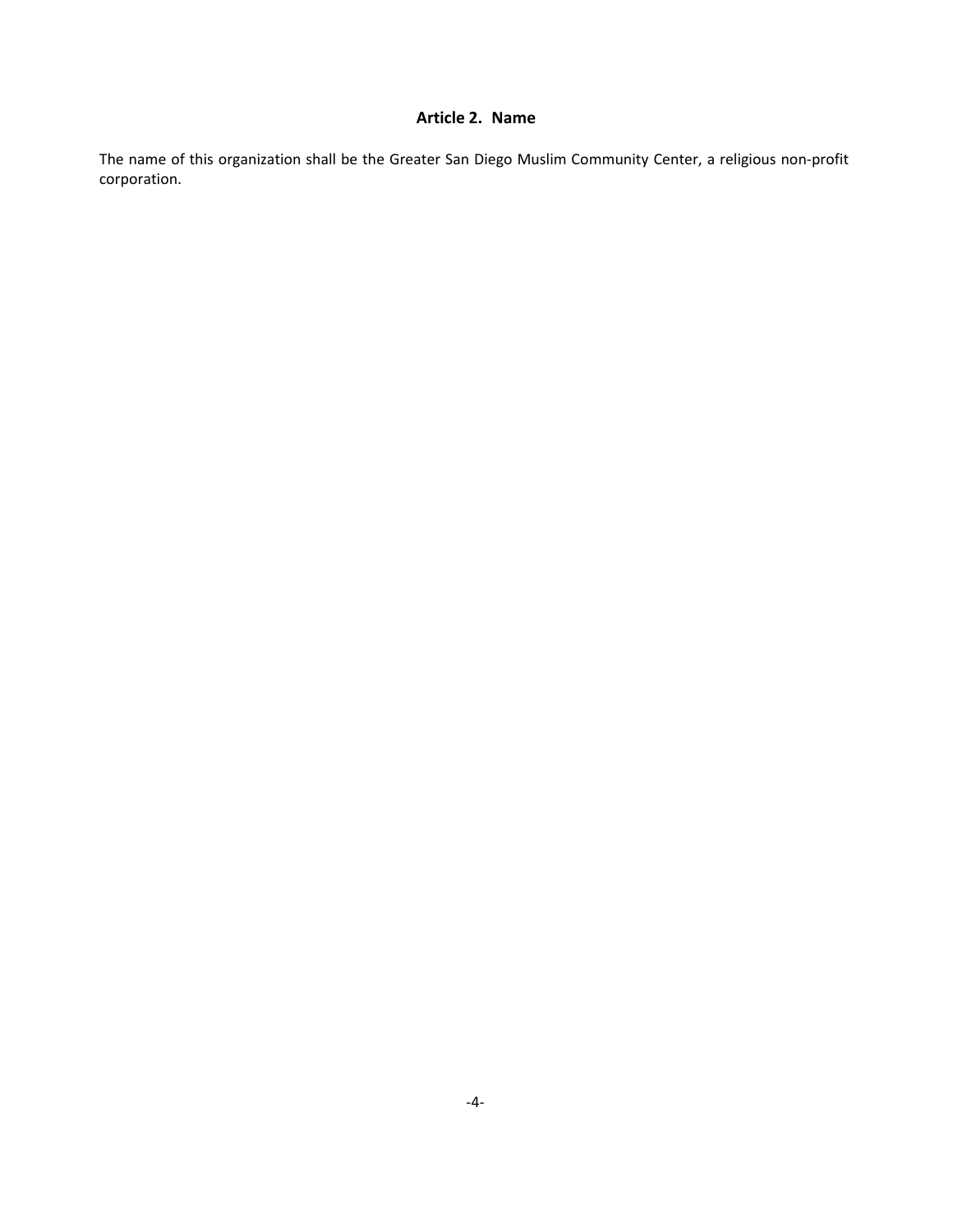## **Article 3. Offices**

## **Section 3.01 Principal Office**

The principal office for the transaction of the business of this corporation is located at 14698 Via Fiesta, San Diego, CA 92127

## **Section 3.02 Other Offices**

The corporation may have additional offices or may change its office to such other places, within or outside the State of California where it is qualified to do business, as its business may require and as the BOD may from time to time designate

## **Section 3.03 Lease with GSDMCC Foundation**

The lease with GSDMCC Foundation must be for a term of at least Ten (10) years and be renewable at MCC's option, must carry a nominal fee to cover the operating expenses of the corporation but not to exceed twelve-thousand dollars (\$12,000) per month till the Sharia Compliant Loan of \$2.3 million with Devon Bank is paid off.

The GSDMCC Foundation Board shall cause an annual report to be furnished to the Directors of MCC not later than one hundred twenty (120) days after the close of the GSDMCC Foundation's fiscal year. The annual report shall be accompanied by any report thereon of independent accountants or, if there is no such accountant's report, the certificate of an authorized Officer of the GSDMCC Foundation that such statements were prepared without audit from the books and records of the GSDMCC Foundation. The annual report shall contain appropriate details of the following:

- **6.6.1** The assets and liabilities, including the trust funds, of the Corporation as of the end of the fiscal year;
- **6.6.2** The principal changes in assets and liabilities, including trust funds, during the fiscal year;
- **6.6.3** The revenue or receipts of the Corporation, both unrestricted and restricted to particular purposes, for the fiscal year;
- **6.6.4** The expenses or disbursements of the Corporation, for both general and restricted purposes, for the fiscal year.

After the retirement of Sharia Compliant Loan, the lease with GSDMCC Foundation must be for a term of at least thirty (30) years and be renewable at MCC's option, must carry a nominal fee to cover the operating expenses of the corporation but not to exceed one-thousand two-hundred and fifty dollars (\$1,250) per month.

All future changes to the 30‐year term & monthly rent of one‐thousand two‐hundred and fifty dollars  $(51,250)$  must be approved by two-thirds  $(2/3)$  vote of the Board of Directors of MCC and ratified by two-third (2/3) vote of the MCC General Membership.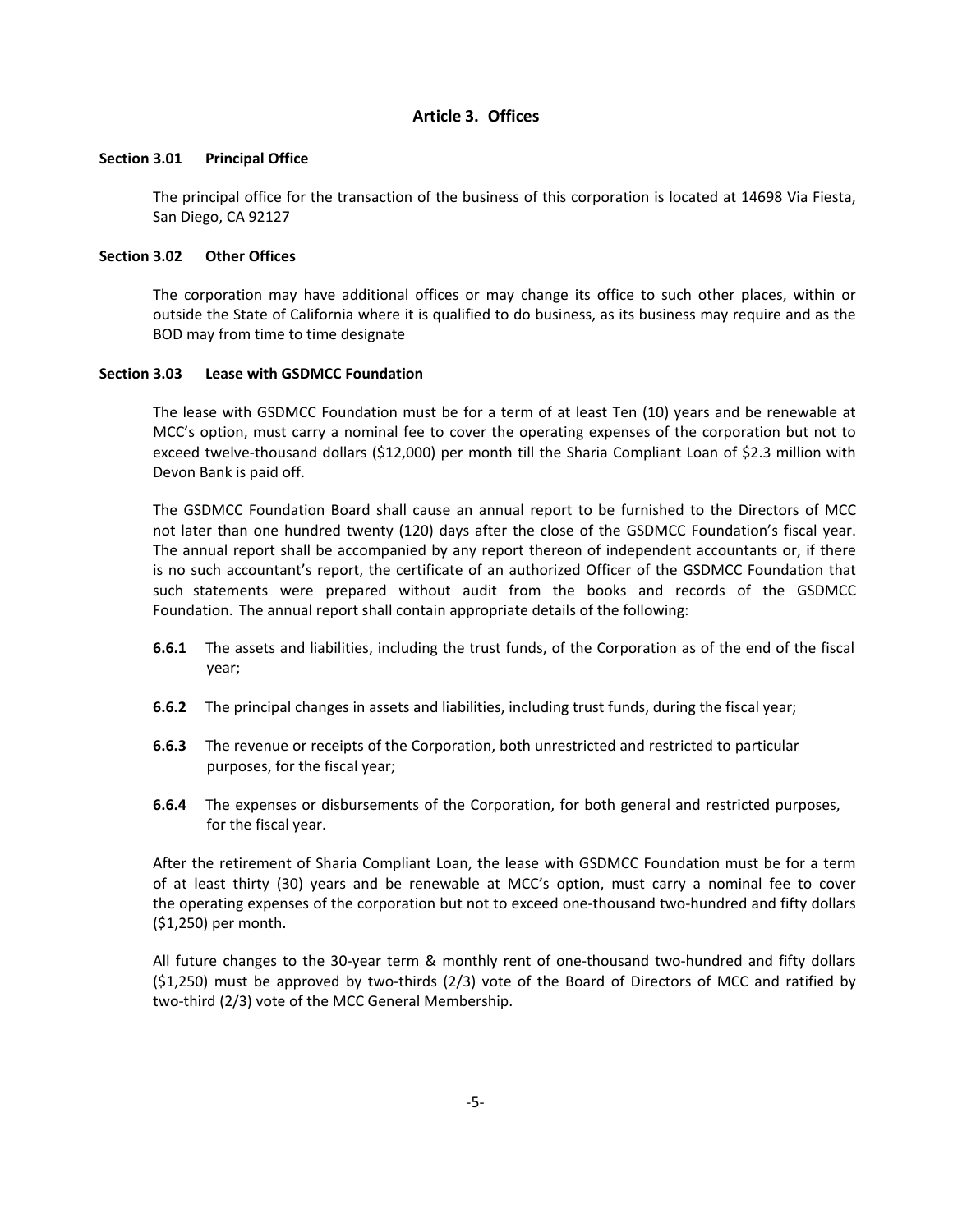## **Article 4. Ideology, Mission, and Operating Principles**

This corporation is organized exclusively for religious purposes within the meaning of Internal Revenue Code Section  $501(c)(3)$ . In the context of this general purpose, MCC shall have the following ideology, mission and operating principles:

## **Section 4.01 Our Understanding of Islam**

**A.** Its Creed

## **Section 4.02 The essence of Islam is the Oneness and Uniqueness of God**

He is as He describes Himself, **"Nothing is like unto Him,"** (42:11). He is the only absolute, merciful and compelling Creator and Sustainer of the universe. Everything in existence is created by Him and is subject to His Will and Guidance. He is eternal without beginning or end. His attributes are infinite and manifest in His creation.

#### **Section 4.03 God has sent prophets and messengers to guide humanity to Islam**

All prophets have come with the same essential teaching and guidance. The seal of prophethood is Prophet Muhammad, peace be upon him (pbuh). The Prophet's mission is universal and eternal.

- **A.** Its Core Values
	- **i.** Mercy that is eternal, universal, and unlimited, "*And We have sent you as a mercy to all the worlds.*" (21:107)
	- **ii.** Justice that does not tilt or swerve, "*O you who have attained to faith be ever steadfast in upholding equity, bearing witness to the truth for the sake of God, even if it is against your own selves or your ancestors and kinsfolk. Whether the person concerned is rich or poor, God's claim takes precedence over either of them. Do not then follow your own desires lest you swerve from justice. And if you distort [the truth] God is indeed aware of all that you do.*" (4:135)
	- **iii.** Respect and Dignity is bestowed on the entire human race without discrimination. "*Indeed, We have conferred dignity on the children of Adam, and borne them over land and sea, and provided for them sustenance out of the good things of life and favored them above all of Our creation.*" (17:70)
	- **iv.** Freedom from tyranny, compulsion or intimidation. "*There shall be no coercion in matters of faith.* The right quidance has been made clear from error. So whoever rejects the powers of evil and *believes in God has indeed taken hold of the most secure of support. And God is all‐hearing and all‐ knowing.*" (2:256)
	- **v.** Peace is the normal and basic foundation of human relations. Peace should not be violated unless the alternative will be tyranny and oppression that cannot be stopped by other means. "*As for those who do not fight against you on account of your faith, and do not drive you away from your homes, God does not forbid you to show them kindness and to behave towards them with full equity for verily, God lovesthose who act equitably.*" (60:8) "*And if they incline toward peace, then you too should incline toward it and place your trust in God for verily He alone is all‐hearing, all‐knowing.*" (8:61)
	- **vi.** Participation and accountability. "And those who respond to their Sustainer and uphold prayers and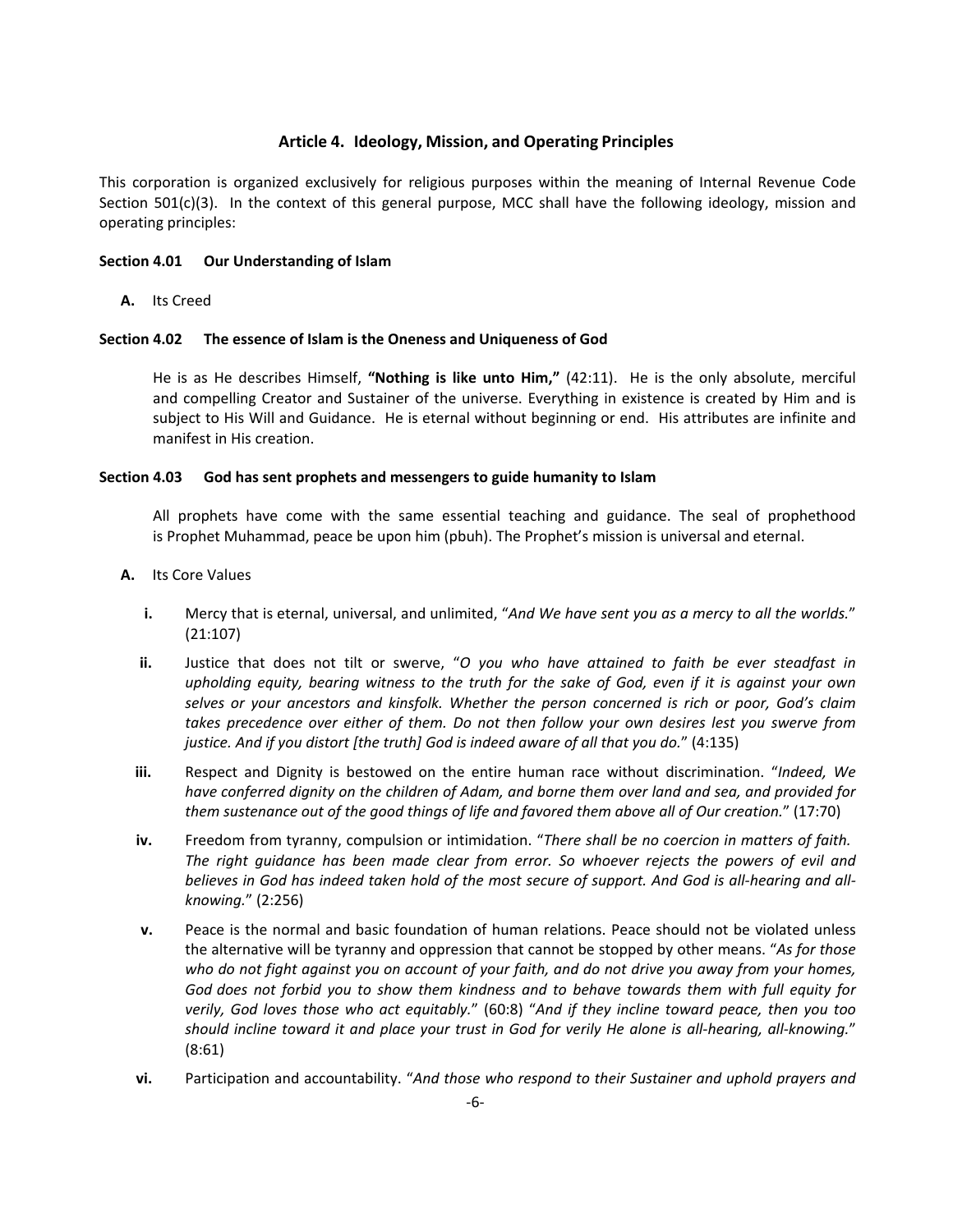*their matters are handled through mutual consultation among themselves.*" (42:38). According to the Prophetic tradition, "*Each of you is a Shepard and is accountable for your flock.*" And according to the precedence that was set by our master, Abu Bakr, upon succeeding the Prophet as the leader of the Muslim community, he made it absolutely clear in his first public statement to the people that he was accountable to the community and that they were to correct him if he ever fell into error.

- **vii.** Service to humanity. "*Verily, those who have attained to faith, as well as those who follow the Jewish faith, and the Christians, and the Sabians‐all who believe in God and the Last Day and do righteous deeds‐shall have their reward with their Sustainer; and no fear shallthey have and neither shall they grieve.*" (2:62) "*And in whose wealth there is a rightful share for those in need and those who are deprived.*" (51:19)
- **B.** Its Sources are the Holy Qur'an and the unanimously agreed to, non-controversially relayed traditions of Prophet Muhammad (pbuh). Other traditions, man-made rules, and ethnic or cultural traditions, are temporal and fallible and are not considered by us as sources of Islam.

#### **Section 4.04 History**

The history of the Muslims and the different schools of thought offer valuable insights and opinions on the interpretation of the sources of Islam. We can selectively benefit from them at the present and in our drive for an ever‐broader understanding of Islam.

**a)** Its Law is the Sharia. Its aim is to realize the well-being of people in this life and the hereafter. Sharia defines and regulates our acts of worship and human dealings. Its Sources are the Qur'an, the Sunnah, and Ijtihad.

## **Section 4.05 Mission**

Our Mission is to secure the future of Islam in America with Muslims who are distinguished in American society by their positive contributions and the setting of good example with their actions and behaviors to others.

### **Section 4.06 Our Goals**

- **A.** The emergence of an American Muslim identity that will be the American part of the universal community (Ummah) of Islam. Our intent is to establish within America's pluralistic and inclusive society a Muslim community that loyally upholds, contributes, and serves American society and is guided and empowered by the teachings of the Qur'an and the model of Prophet Muhammad (pbuh).
- **B.** To embody Islam in institutions that can, through organized work, positively interact and cooperate with other communities in America and be an effective element of the global community.
- **C.** To effectively establish a solid Islamic foundation that can be passed along to the succeeding generations of American Muslims.

#### **Section 4.07 Our Approach**

- **A.** To offer effective models to American society showing Islam's universal appeal and applicability in modern society. **"This is nothing but a reminder to all the worlds."(38:87)**
- **B.** To witness through involvement and presence. **"And truly strive as hard as you can in God'scause; it is**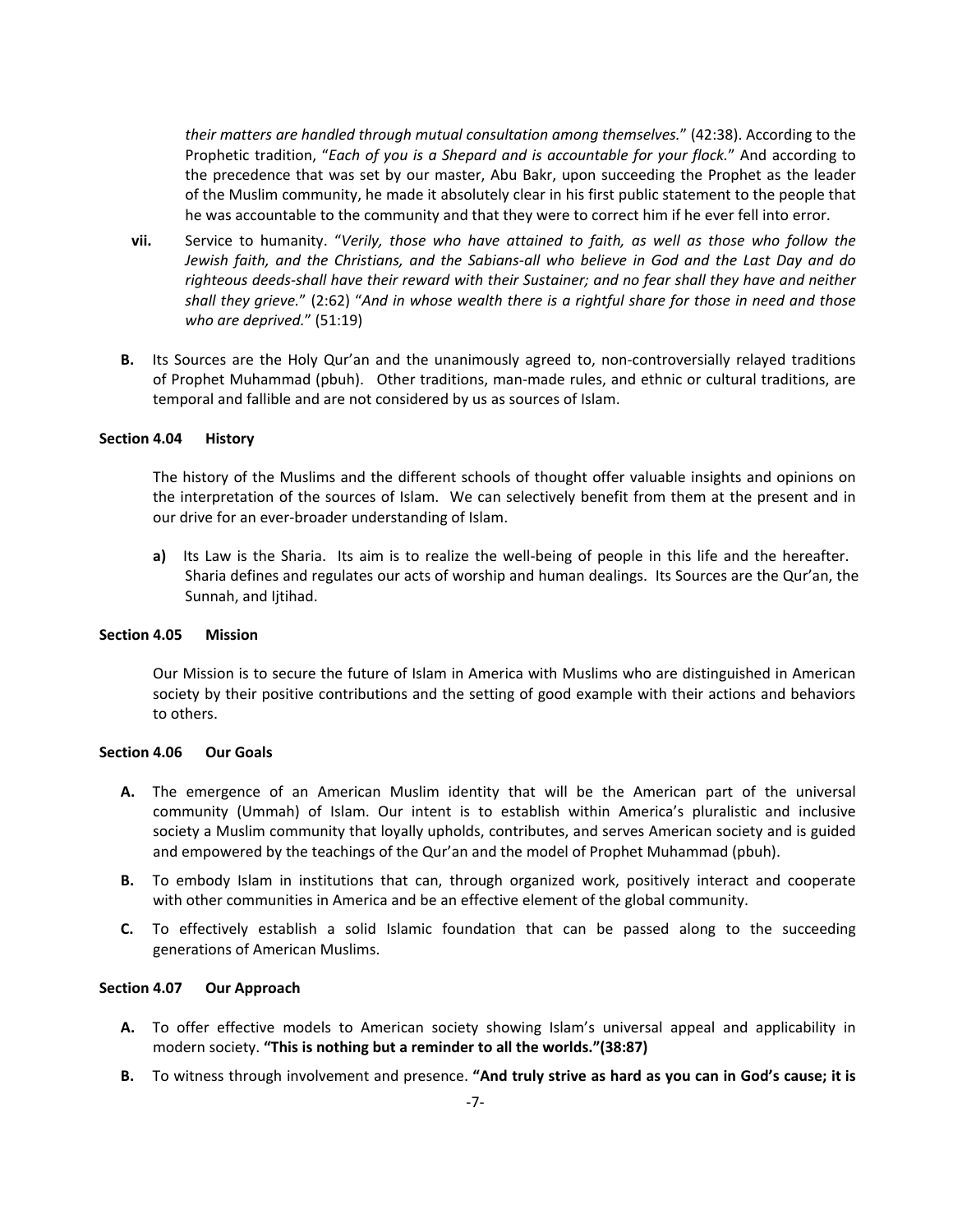He who selected you and has laid no hardship upon you in matters of religion, this is the creed of your **forefather Abraham who gave you the name Muslims before this time.The Prophet shall witness this before you and you shall witness this before all of humanity. So be uphold prayer and render the** purifying dues, and hold fast unto God. He is your Friend and Protector; how excellent is He as a **Protector and Friend and how excellent He is asa Supporter." (22‐78)**

- **C.** To form an effective team under the continuing leadership of Prophet Muhammad (pbuh) in order to guide humanity (beginning with ourselves) to the path of God with clarity and enlightenment. **"And pay heed to God and the Prophet that you may be graced with mercy." (3:132)** imminent purpose of the Prophet's mission. **"And you have only been sent as a mercy to all the worlds." (21:107)**
- **E.** To uphold and defend justice without regard for our self‐interest, alliances, conflicts, ethnic, religious, racial, or social preferences. **(4:135)**
- **F.** To strive and stand for the best interest of humanity. **"Those who, if we establish them firmly in this**  world, uphold prayer, give in charity, enjoin what is right and forbid what is wrong. And with God is **the final outcome of all matters." (22:41)**

## **Section 4.08 Our Operating Principles**

- **A.** We believe in leadership that is accountable to the community and is there to serve the community. The leaders of MCC are servants not owners or rulers.
- **B.** We will be welcoming to Muslims and non-Muslims. Our center will be one that draws people to it. We want to attract people to come and know about Islam and Muslims.
- **C.** Schools of thought and particular practices are matters of personal preference, not MCC policy. We believe Islam is broad and inclusive and there are several dimensions of its expression.
- **D.** No particular political orientation. MCC is not a political organization and its political activities shall be limited, as provided in Article V of this corporation's Articles of Incorporation. Political action may be a part of Islamic activity. However, our actions should be geared toward interest of Islam and Muslims in America. Pre‐occupation with the politics of other countries leads to division, conflict, and chaos among our community. We will support just and humanitarian causes all over the world, and we will take stands on issues that affect our lives in America in a way that is consistent with the sources of our guidance.
- **E.** English is the official language of MCC. All activities will be conducted in English. We will teach Arabic as the language of the Qur'an and we will encourage people to learn it. In situations where an invited guest speaker does not speak English, it will be the responsibility of MCC to provide simultaneous translation capability for the audience.
- **F.** Unlimited participation for all people. We will neither demand nor inhibit participation of people as long as they uphold the by-laws and abide by them. We believe everyone has something valuable to contribute and we want people to feel comfortable to participate to the full extent of their capacity.
- **G.**  Equal participation and shared responsibility of men and women. Both men and women are eligible for membership and to hold any office at MCC.

*"The believers, both men and women, are close to one another. They enjoin doing what is right and forbid doing what is wrong. They are constant in prayer, and they render the purifying dues, and they pay heed to God and His Messenger. It is they upon whom God will bestow His Mercy, verily God is almighty and wise." (9:71)*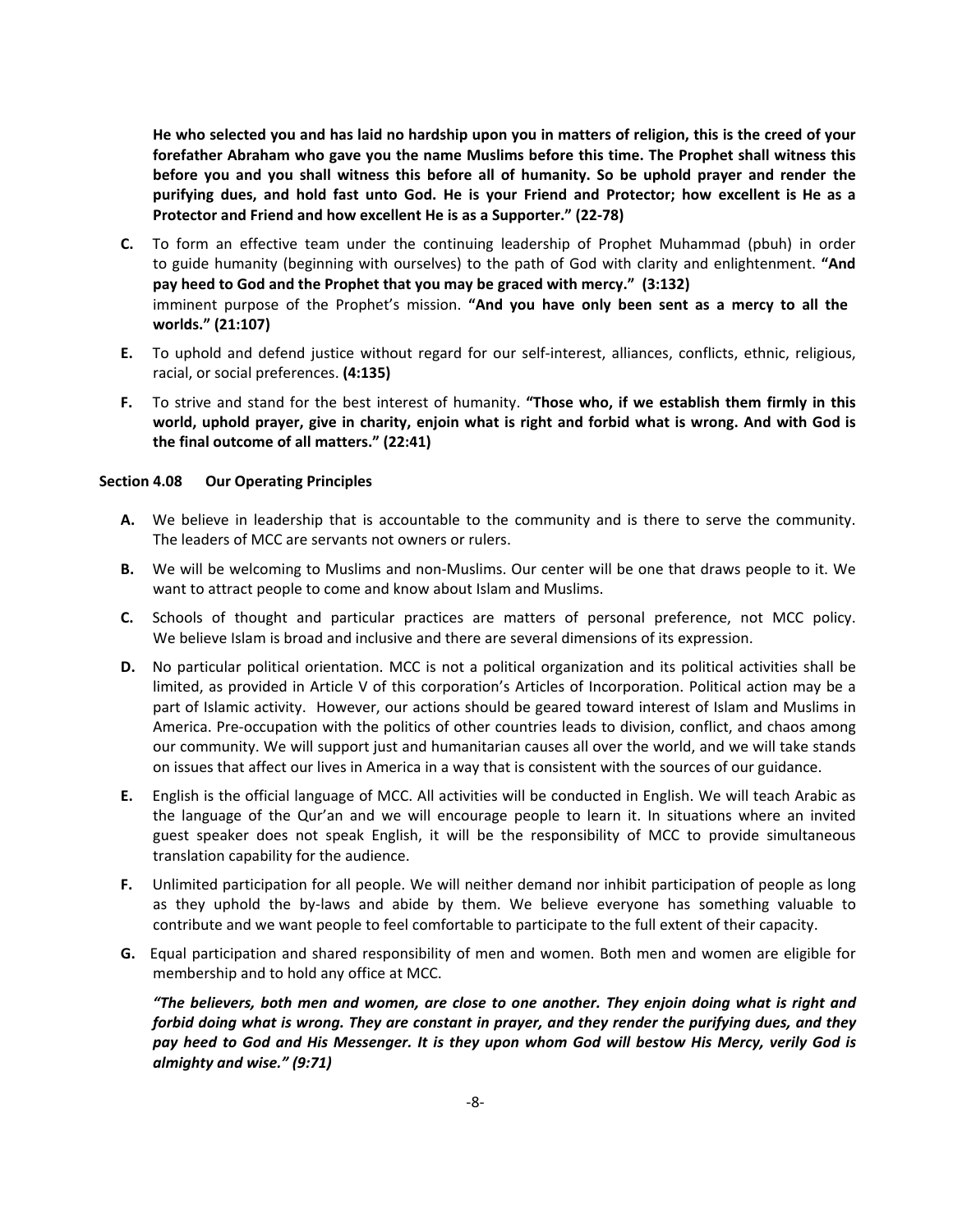- **H.**  We do not believe that segregation of the sexes is the guarantee of righteousness, rather it is guaranteed by modesty, decency, purity of heart, clarity of intention, and observance of the guidance of the Qur'an and teachings of the Prophet (pbuh). While we will advocate the codes and ethics of Islamic behavior, MCC believes there is no compulsion in religion and that consideration for the feelings of all human beings is important.
- **I.** MCC's role is to remind and not coerce or dictate to people. The MCC does not judge, classify, or discriminate against people. MCC will not, under any circumstances, question the faith or sincerity of any Muslim.
- **J.** Timeliness: We will respect people's time. We will start our activities and end them on time.
- K. Strict adherence to due process: We must give the by-laws of MCC a living presence by practicing its tenets. If we take shortcuts or do not show respect for the principles, guidelines, and processes of MCC decisions and financial condition, there must be an audit trail of all BOD meetings and decisions that is available to the GM for inspection.
- **L.** Action‐oriented: We want the BOD and supporting committees to have effective power to act. We want to have clear objectives and plans and then give autonomy to the directors and committees to achieve results. There also needs to be an effective feedback loop to the BOD and GM in order to ensure that the activities of MCC are consistent with its By‐laws.
- **M.** Organized teamwork: The leaders of MCC should encourage participation, and know how to build synergy on their committees. They should be active listeners, and they should acknowledge and encourage people for their positive contributions to the center.
- **N.** Positive engagement: We want to be recognized leaders in acts of charity and in support of just causes in American society. We also want to be active participants in inter-faith activities so that Islam will be visible in a positive light in America. We want to be considered as an integral part of America, not as foreign entity or a peculiar cult. Foreign entities will either be rejected or absorbed and will eventually vanish while cults are doomed to error and insignificance.
- **O.** Mutual support: We will stand for unity and cooperation with other Islamic centers and other institutions that support MCC. We do not believe that unity means sameness or consolidation of physical centers. Nor does unity mean total agreement on ideology or policy. There are many different needs in the community and each viable center will serve a particular set of needs and each center will stand for a particular ideology and set of principles. Unity is best expressed through cooperation and trust and the willingness to find common grounds among the different organizations serving the community. We will not waste our time and energy at MCC in arguments over controversial issues that cause divisiveness.
- **P.** Mutual respect: To attain respect we must have self-respect and we must be respectful of others.
- **Q.**  Trust and Faith in God: We believe that God supports us in accordance with our intention and actions. God will provide for us and guide us to the right path if we are sincere and if we uphold the essential teachings of Islam and follow the guidance of Muhammad (pbuh).
- **R.** "MCC encourages all its members, men, women, and youth to participate and lead subcommittees under the direction of BOD. In accordance with Qur'an and Sunnah, teachings of Prophet Mohammed (pbuh) and fourteen centuries of practicing Islamic Ibadaat (religious rituals): Only brothers can lead prayers, deliver Khutbhas, make the call for prayer (Adhan/Iqama), and say Takbeer. Sisters shall not pray alongside men (i.e. side‐by‐side).

#### **Section 4.09 Postings**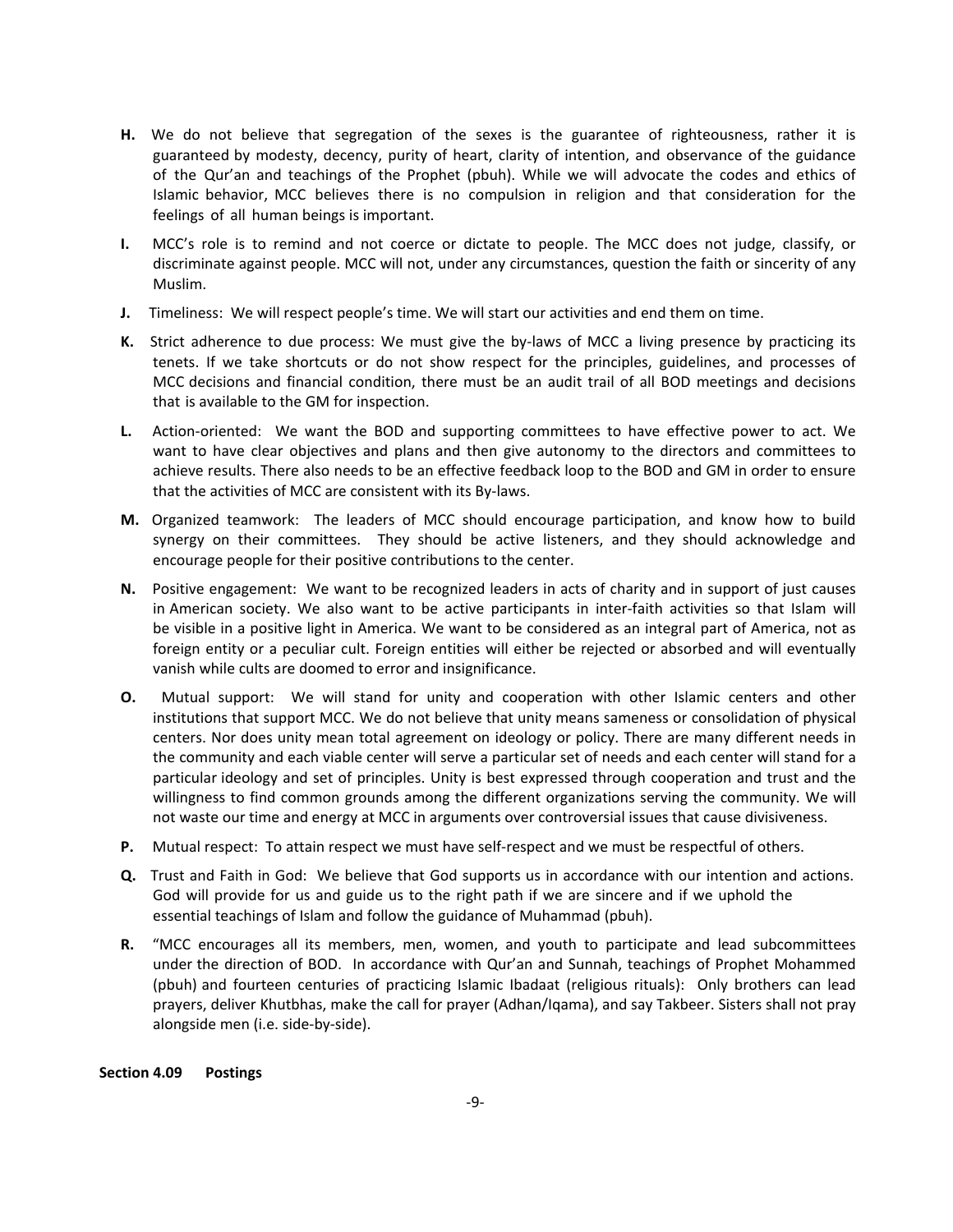MCC ideology, mission, principles, bylaws, rules and regulations shall be posted publicly on the MCC Web site and available in hardcopy at the MCC principal address.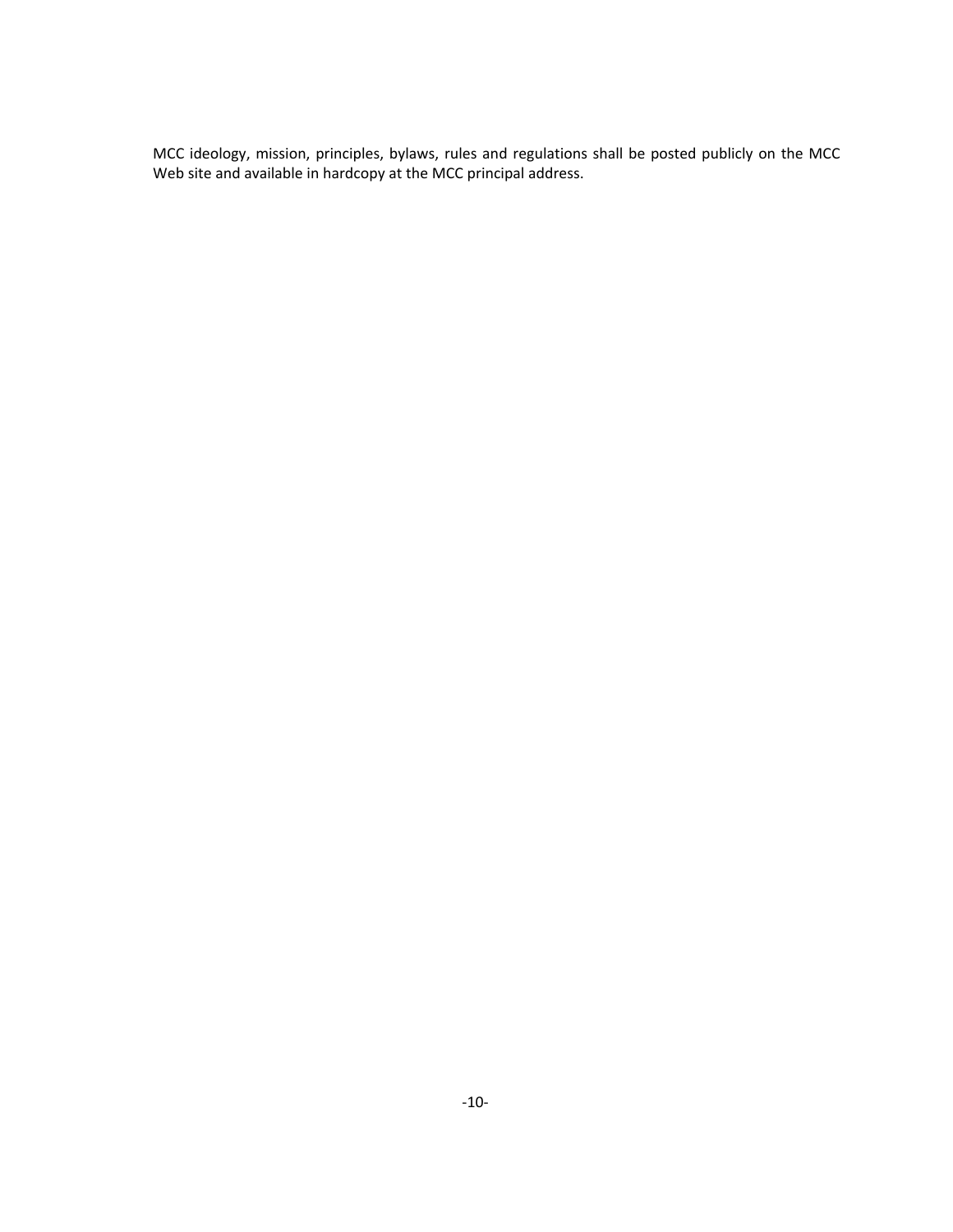## **Article 5. Organization**

## **Section 5.01 Elections**

The general membership (GM) elects the Board of Directors (BOD) to run the affairs of the center (MCC) on its behalf. The GM is the highest authority of MCC. The Bylaws of MCC can only be amended by the vote of the GM.

## **Section 5.02 The BOD is elected by the GM**

The BOD is responsible for the operation of MCC. The BOD serves for a limited term, as provided in Section 8.03 below.

## **Section 5.03 Committees**

The BOD forms various standing and ad-hoc committees to implement the MCC policies and programs. Each director of the BOD is responsible for leading a committee, or a number of committees, as indicated in these bylaws. However, a director may delegate leadership of a committee(s), for which the director is responsible, by appointing a chairman from the general membership of MCC. The chairman of each committee is responsible for organizing the committee and selecting its members. Committee membership is open to the public.

## **Section 5.04 Sub‐organizations**

Sub-organizations can be formed by the BOD as indicated in Article 13 of these bylaws.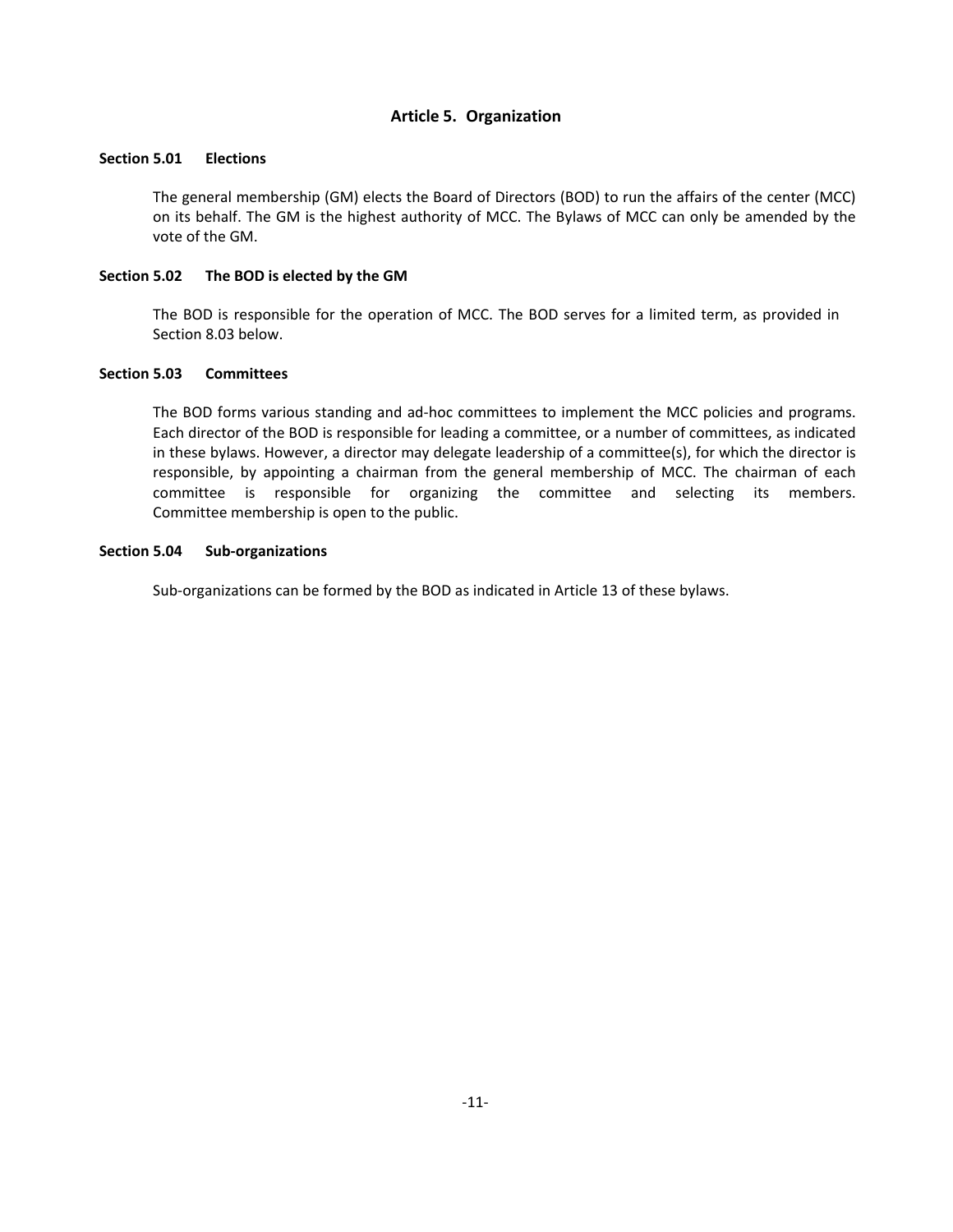## **Article 6. Membership**

## **Section 6.01 Qualifications**

Membership of MCC shall be a privilege and open to all people who are in good standing in their community, and who endorse and support the ideology, mission, and principles of MCC. (Article 3)

Acceptance of membership shall constitute the member's agreement to strictly abide by and support the ideology, mission, principles, policies, bylaws, rules and regulations of the MCC.

MCC members will also be know as "Pillars of MCC".

## **Section 6.02 Procedure**

The following steps must be taken for a qualified person to meet the requirements for membership in MCC:

- (a) Filling out a membership application form
- (b) Approval by the BOD
- (c) Signing the arbitration form
- (d) Payment of membership dues

## **Section 6.03 Types of Membership**

**A.** Associate Membership

Those who have successfully completed the above procedure (6.02) become associate members for a period of one year. During this period associate members may serve on committees but are not eligible to vote or hold office at MCC

**B.** Active Membership

Members who have served as associate members for one year and have fulfilled their membership obligations are eligible to be active members by action of the BOD. An active member shall have a single vote in the GM meetings for the election of directors, the disposition of all or substantially all of the assets, an election to dissolve MCC, and for other matters submitted by the Board of Directors or according to these Bylaws to the Active Members for a vote. Periodic review of the active membership list shall be made by the BOD to determine the active membership.

**C.** Honorary Membership

Honorary membership is recognition of extraordinary services of individual(s) who have contributed generously to the welfare of Islam, and persons who have performed outstanding service to the progress of MCC. Such individual(s) shall be recommended by three active members for approval by the BOD. The recipient(s) shall not hold active office at the time. Honorary memberships shall be limited to no more than 3 memberships a year. Honorary members cannot vote.

**D.** Membership Grants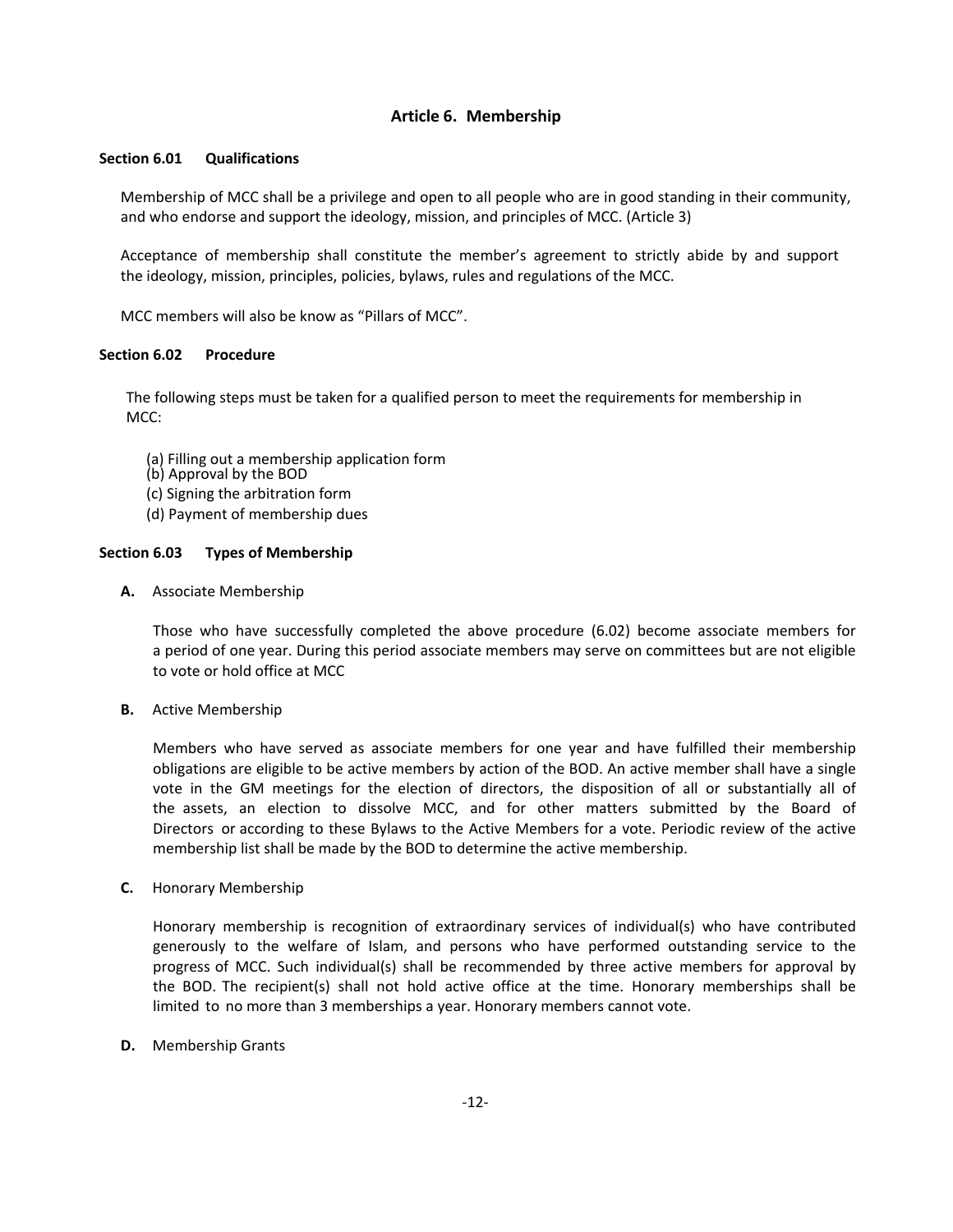The BOD shall establish a Membership Fund to which contributions may be made. The BOD shall use moneys in this fund to pay membership dues for persons who qualify to receive a membership grant. Qualification will be based on service to MCC and financial need of the person under consideration. No more than three (3) membership grants can be given in one year.

#### **E.** Inactive Membership

Any member who does not pay the dues assessed upon him for a period of six (6) months shall automatically cease to be a member, have his/her voting privilege revoked, and their membership will be terminated as set forth in Section 6.05.

## **Section 6.04 Withdrawal**

Any member may withdraw his membership in the MCC by delivering to the Secretary in person, by mail or email addressed to the Secretary at the corporation's principal office a written request to withdraw. The withdrawal becomes effective on receipt of the request by the Secretary.

## **Section 6.05 Termination**

A membership may be automatically terminated by the BOD if membership dues or assessments or any part thereof, remain unpaid without proper justification after the expiration of the time of payment thereof prescribed pursuant to or by these by-laws. This automatic termination is final, however, such terminated member may apply for new membership.

Any member who has been convicted of a felony or of a criminal offense involving moral turpitude shall be subject to admonishment, censure, suspension, or expulsion from MCC by BOD action which is final.

## **Section 6.06 Censure**

Actions by any member that are deemed contrary to the MCC Bylaws, including mission, principles, policies and welfare of the MCC will be a cause for suspension of one or more of that member's privileges. A two third (2/3) majority vote of the BOD is necessary for such action. The member shall be notified in writing and he will have the right to appeal such decision by the BOD. If the BOD upholds its decision, the member may appeal the decision and ask for a vote by the GM in a meeting called on the petition of twenty-five percent (25%) or thirty (30) active members, whichever is less, as set out in Article 7.02. If two thirds(2/3) majority of the active membership present and voting in a meeting where a quorum is present approves, the terminated member shall be reinstated.

#### **Section 6.07 Transfer of Membership**

Memberships are not transferable.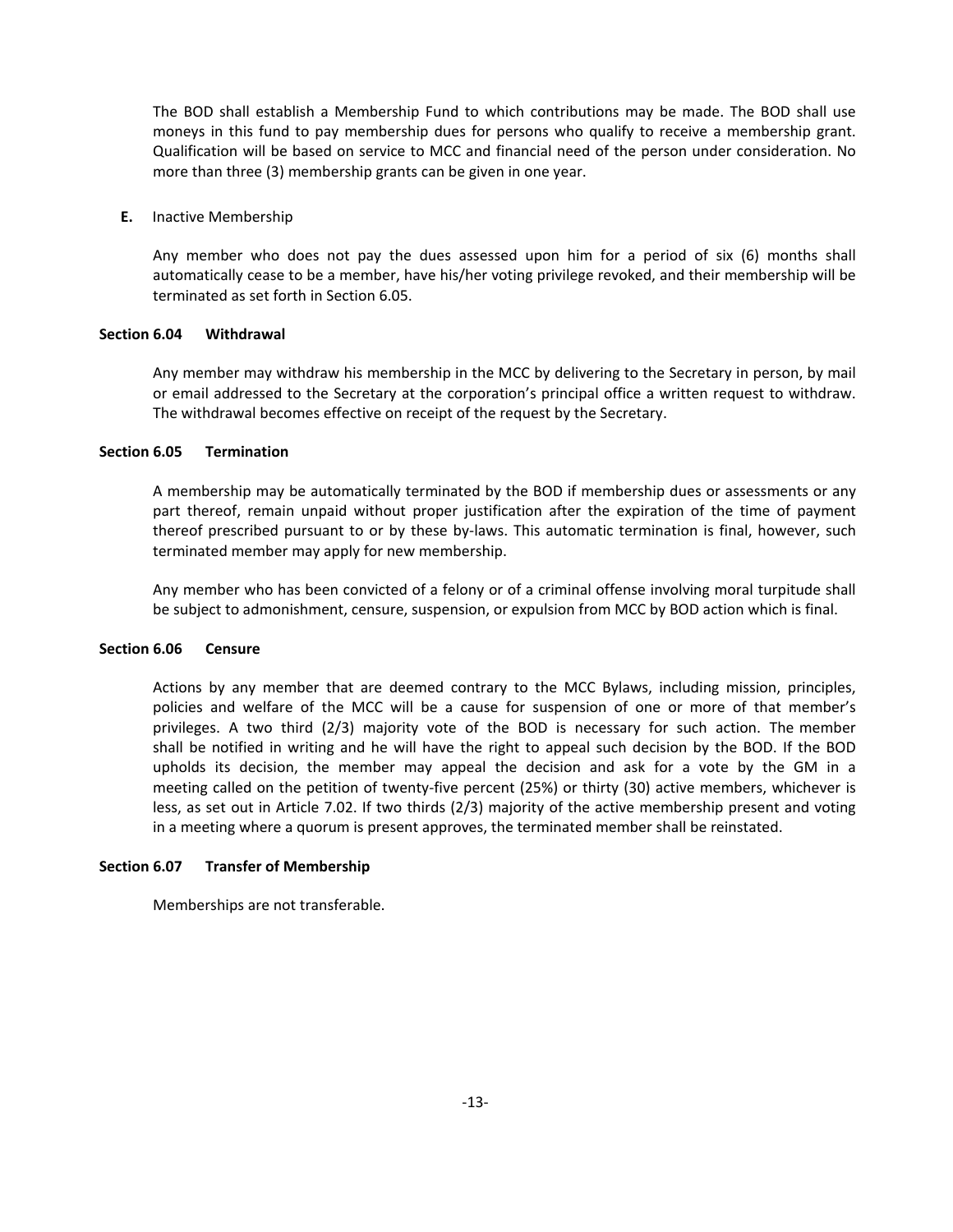## **Article 7. Meetings**

## **Section 7.01 Annual Meetings**

Annual meetings of members shall be held between May  $1_{st}$  and June 15th of each year. The date, time and place shall be fixed by the BOD. If a majority of the active members present at any such annual meeting or the BOD so directs, a further meeting shall be held in November. The purpose of the annual meeting is for the election of three (3) of the nine (9) Directors and five (5) members of the nominating committee, adoption of the budget, review of the MCC's performance in the preceding year, and the transaction of other business as may be properly called.

## **Section 7.02 Special Meetings**

Special meetings of members may be called at any time by the Chairman of the BOD, by the BOD, or by the written petition of twenty five percent (25%) or thirty (30) active members, whichever is less, filed with the Secretary of the corporation, at least 30 days prior to the date of the meeting.

## **Section 7.03 Notice of Meetings**

Notice of each meeting of the GM giving the place and time of the meeting and the specific business to be considered, shall be mailed to each active member by first class mail at his address as it appears on the books of the corporation by the Secretary at least ten (10) days prior to the meeting. Approval by the majority of the Members present at a duly constituted meeting of any of the following proposals is valid only if the notice specifies the general nature of the proposal, unless approval is by unanimous vote of all the members entitled to vote:

- (a) Removing a director without cause;
- (b) Amending the Articles of Incorporation;
- (c) Adopting, amending or repealing the Bylaws;
- (d) Disposing of corporate assets;
- (e) Adopting or amending a merger agreement; or
- (f) Electing to wind up and dissolve the corporation.

#### **Section 7.04 Voting**

Voting shall be by secret ballot, with eligibility of votes established by reference to the active membership list. A majority vote of those members present and voting in person or by proxy at a meeting at which a quorum, as hereinafter defined, is present, shall be required for official action, unless otherwise specified in these Bylaws or by law. Proxies are allowed if signed by the active member and filed with the Secretary of the corporation at or before the meeting. Cumulative voting is not allowed. Each active member may cast one vote on each matter submitted for vote.

## **Section 7.05 Quorum**

A quorum shall consist of fifty percent (50%) of the active members, including properly presented written proxies.

#### **Section 7.06 Conduct of Meetings**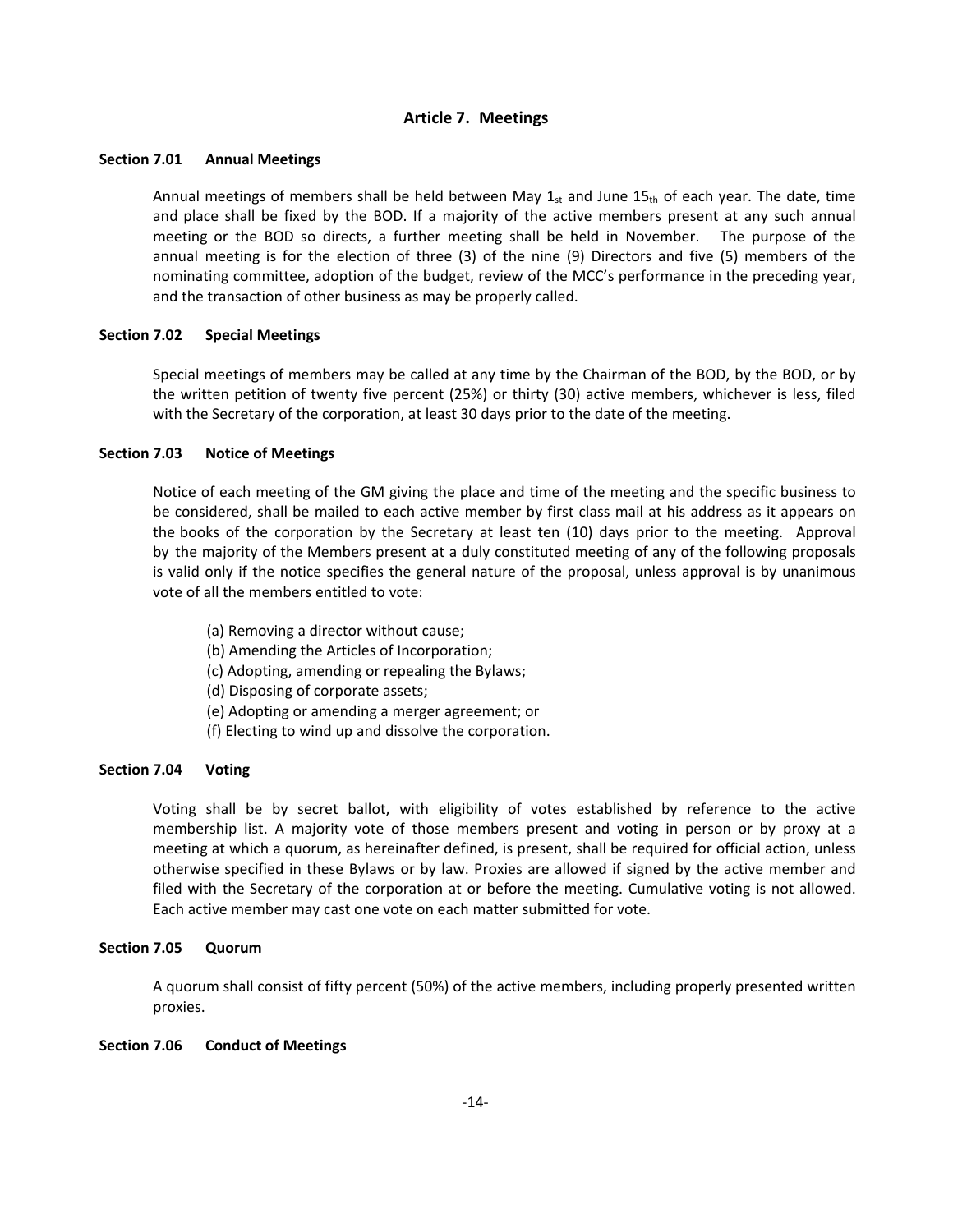**A.** Meetings of the members shall be presided over by the Chairman of the BOD, or in his absence, by the Vice Chairman.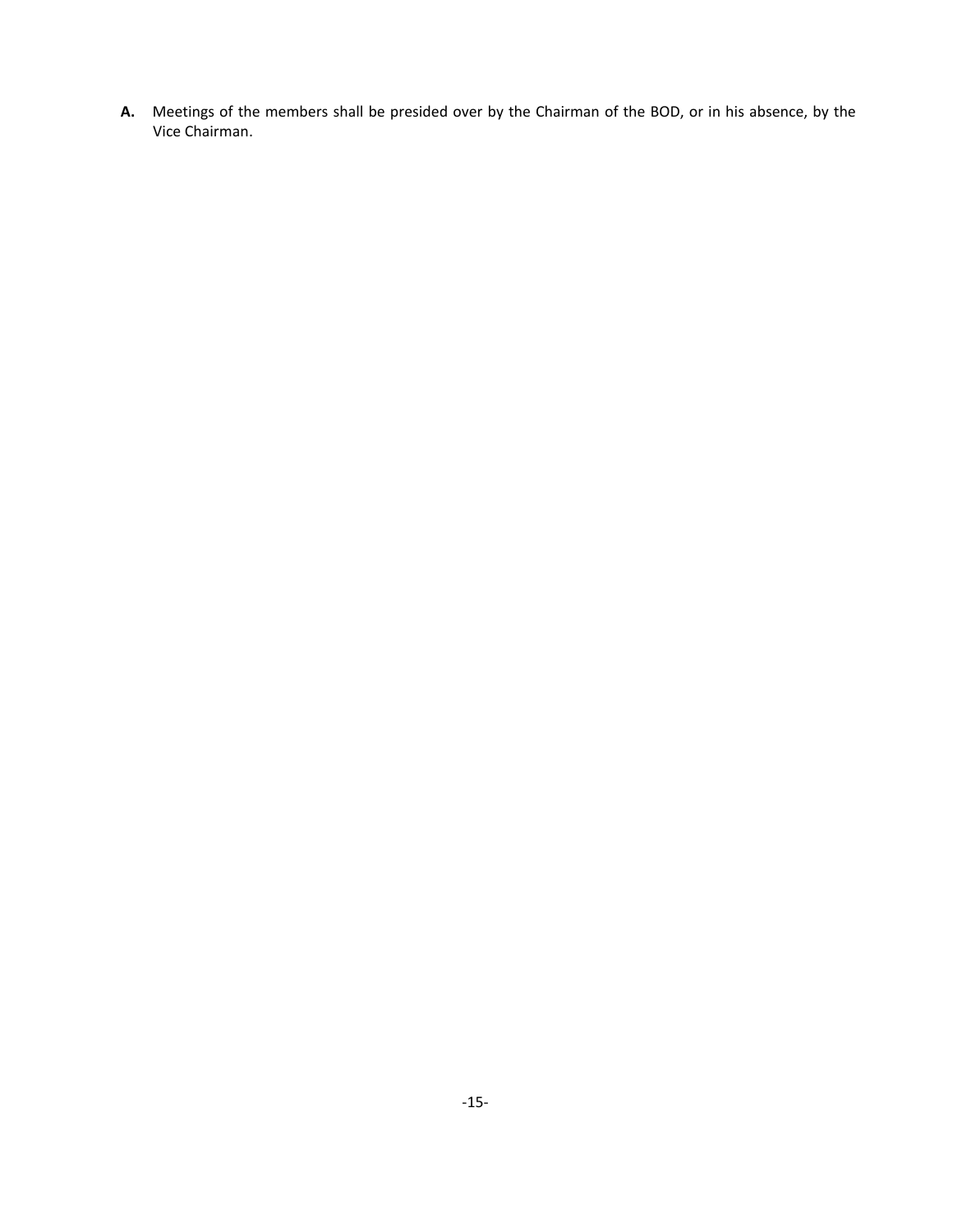- **B.** The order of business for annual meetings shall be as follows:
	- i. Reading of the minutes of the previous meeting
	- ii. Reports of the Chairman and Treasurer
	- iii. Reports of the standing committees
	- iv. Reports of the ad‐hoc committees, if any
	- v. Consideration and adoption of new annual budget
	- vi. Old business
	- vii.New business
	- viii. Nominating Committee's report
	- ix. Election of directors
	- x. Election of new nominating committee
	- xi. Other business
	- xii.Open feedback from general membership
	- xiii. Adjournment
- **C.** The order of business for special meetings shall be according to the specific agenda approved by the BOD and in accordance with the Robert's Rules of Order.

## **Section 7.07 Action by Unanimous Written Consent**

Any action required or permitted to be taken by the active members may be taken without a meeting, if all active members consent in writing to the action. Any such written consent shall be filed with the minutes and shall have the same force and effect as a unanimous vote of the members.

## **Section 7.08 Adjournment**

Any members' meeting may be adjourned from time to time by the vote of a majority of the members at the meeting, either in person or by proxy.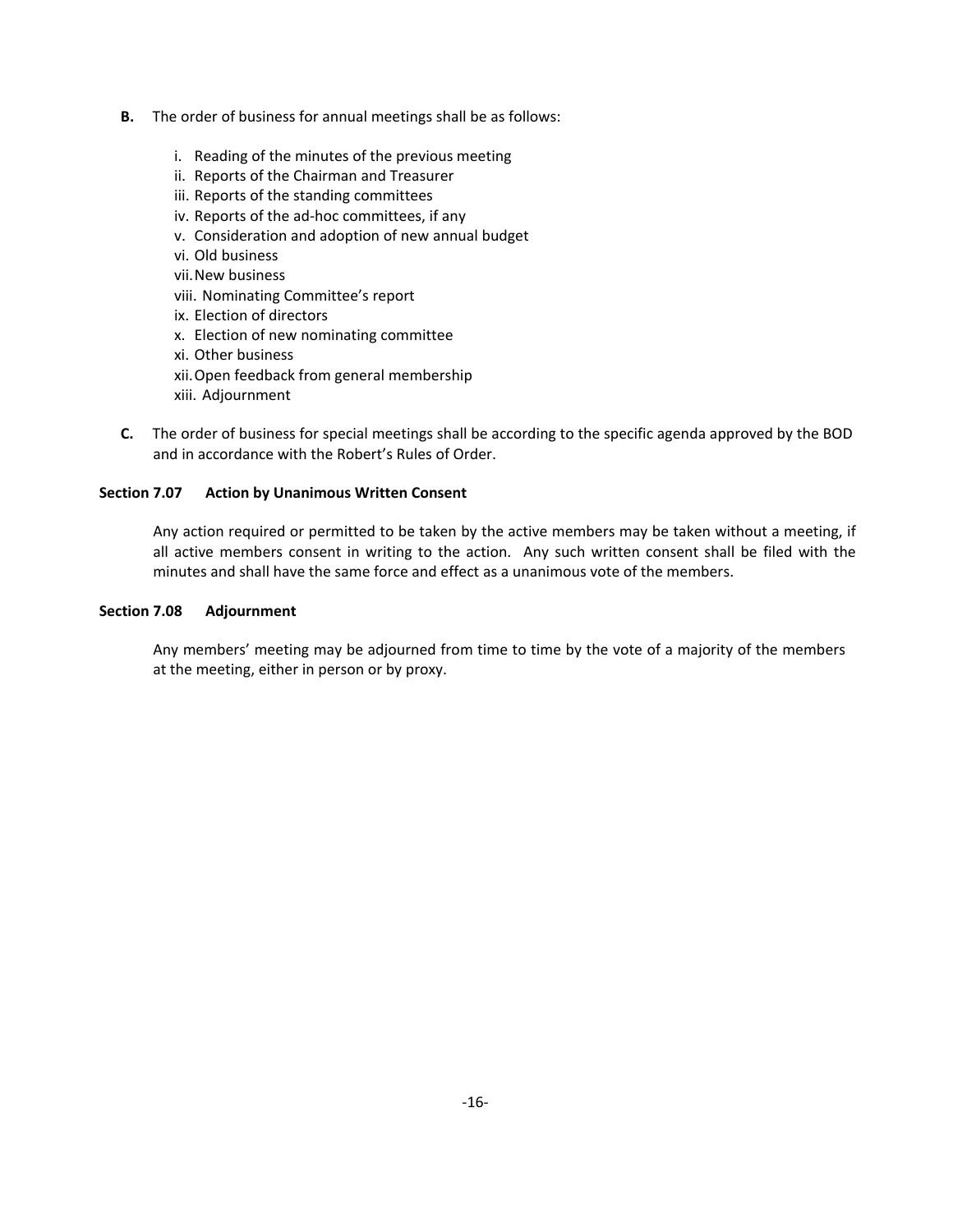## **Article 8. Directors**

## **Section 8.01 California Nonprofit Religious Corporation Law**

The corporation's temporal activities, business and affairs shall be managed, and all corporate powers shall be exercised, by or under the direction of the Board of Directors, subject to the California Nonprofit Religious Corporation Law, and to this corporation's Articles of Incorporation, Bylaws and the MCC ideology, mission and operating principles,

## **Section 8.02 Number of Directors**

The corporation shall have nine (9) Directors who shall serve without compensation and collectively they shall be known as the Board of Directors (BOD).

#### **Section 8.03 Qualification and Election**

After the May, 2008 BOD election any active member, who has been an active member of MCC for one (1) year and has demonstrated interestin the affairs of MCC, shall be eligible to be a candidate for election as a Director of the corporation. Consecutive terms are allowed. A person may be eligible to serve for a second three (3) year term from the completion of the person's last three (3) year term of service. There will be a two term limit to be the director of MCC.

Persons from the same household or who are closely related may not hold office at the same time; this includes spouses, siblings, parents and children.

Directors shall be elected for staggered three (3) year terms and shall take office at the first BOD meeting following their election, which BOD meeting must take place within three weeks following said election, and serve until their successors are elected and take office. Directors shall be elected by active members present at annual meetings atwhich there is a quorum.

Candidates receiving the highest number of votes are elected. In the case of a tie, the existing Directors present at the meeting and members of the nominating committee present at the meeting shall vote to break the tie. In the case of a tie in this vote, the vote of the existing Chairman of the Board (or if the Chairman is not present, the Director acting as chairman of the meeting) shall prevail. The BOD shall then decide by vote on which director will be responsible for each function of the BOD as described in Section 9.01 of these bylaws. The BOD shall have the opportunity to change the functional responsibilities of the directors at any time by a majority vote.

### **Section 8.04 Powers**

- **A.** The BOD, on behalf of the general membership, shall oversee all of MCC's administrative and business affairs. An Administrator may be delegated with responsibility of supervising the day to day operations of the MCC but such Administrator shall at all times be responsible and accountable to the BOD.
- **B.** The BOD may oversee the appointment of all employees of the MCC and may include a recommendation for the compensation of said employees in the annual budget.
- **C.** Except for emergencies where the following procedure is not viable, the BOD shall not expend an amount greater than ten percent (10%) in excess of the total budget most recently approved by the active members and the BOD shall submit to the GM, at an annual or special meeting, any financial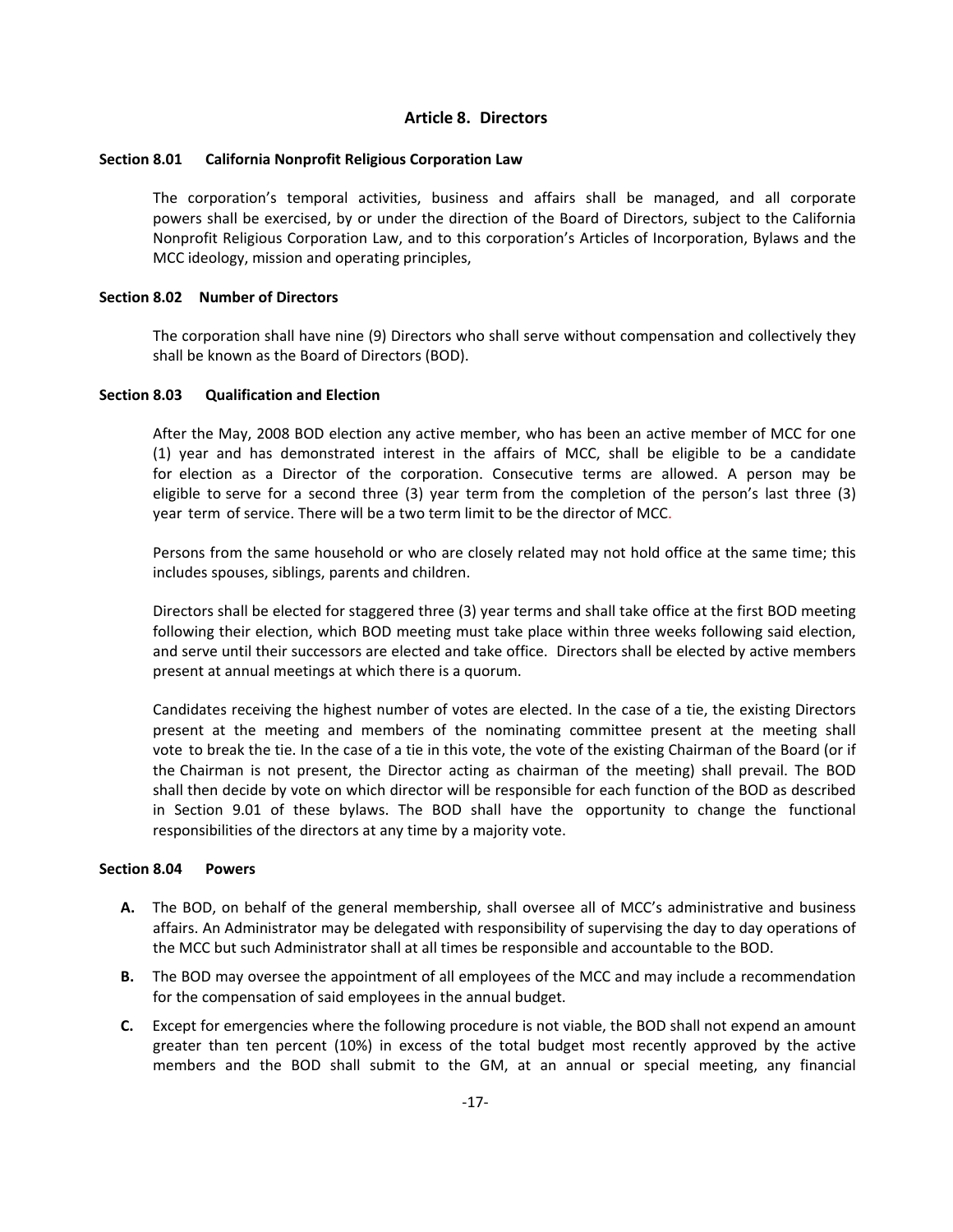arrangement which exceeds said amount.

- **D.** The BOD may appoint representatives from among its members to its affiliated bodies.
- **E.** The BOD may assess the membership dues from time to time.
- **F.** Ex-officio non-voting members of the board are the chairmen of the standing committees and subsidiaries who are not elected directors, the parliamentarian, and the immediate ex‐chairman of the BOD.

## **Section 8.05 Vacancies**

Vacancies on the BOD shall remain until the next membership meeting where the members shall elect directors to fill such vacancies for the remaining terms of such vacancies. Such election shall be held in conjunction with the regular annual election of Directors, whereby the three (3) candidates receiving the highest number of votes shall be elected to three (3) year terms, the candidate receiving the next-highest number of votes shall fill the longest remaining term of vacancy, the candidate receiving the next‐highest number of votes shall fill the next‐longest remaining term of vacancy, and so on, until all such vacancies are filled. If vacancies on the BOD reduce the number of voting directors to less than three (3), the BOD must call a special meeting of the general membership, within three (3) months, to elect new directors to the vacancies. A Director filling a vacancy shall be eligible to serve for up to two additional nonconsecutive three (3) year terms as outlined in section 8.03. A Director creating a vacancy through resignation, termination, or BOD dissolution shall be treated as though he or she served out the remainder of the vacated term for the purposes of determining eligibility to serve additional terms.

## **Section 8.06 Meetings**

- A. The BOD shall hold regular monthly meetings at such time and place as may from time to time be designated by resolution of the BOD. Meetings shall be open to the membership. Unless exceptional circumstances warrant or by unanimous agreement of the directors, such meetings shall be held at MCC principal address. The BOD may hold closed meetings at its discretion. All BOD meeting minutes shall be available to active members upon request, however, such members must be current with respect to membership dues at the time of such request.
- B. A quorum of the BOD shall consist of a majority of the Directors.
- C. Unless otherwise required in these Bylaws, a vote of a majority of the directors present at a meeting shall constitute an act of the Board.
- D. Special BOD meetings may be called by the Chairman with the approval of a majority of the BOD. Such meetings shall require a one week notice be given to the general membership.

#### **Section 8.07 Termination of BOD Membership**

Any Director who fails to attend three (3) consecutive regular meetings of the BOD without due cause acceptable to the BOD, and any Director who loses his membership in MCC as outlined in section 6.05, shall cease to be a director by BOD action.

#### **Section 8.08 Dissolution of BOD**

The BOD may be dissolved by a vote or consent of two-thirds (2/3) of the directors effective upon the date of a membership meeting to be called for the purpose of electing new directors. Such meeting shall be called as promptly as possible.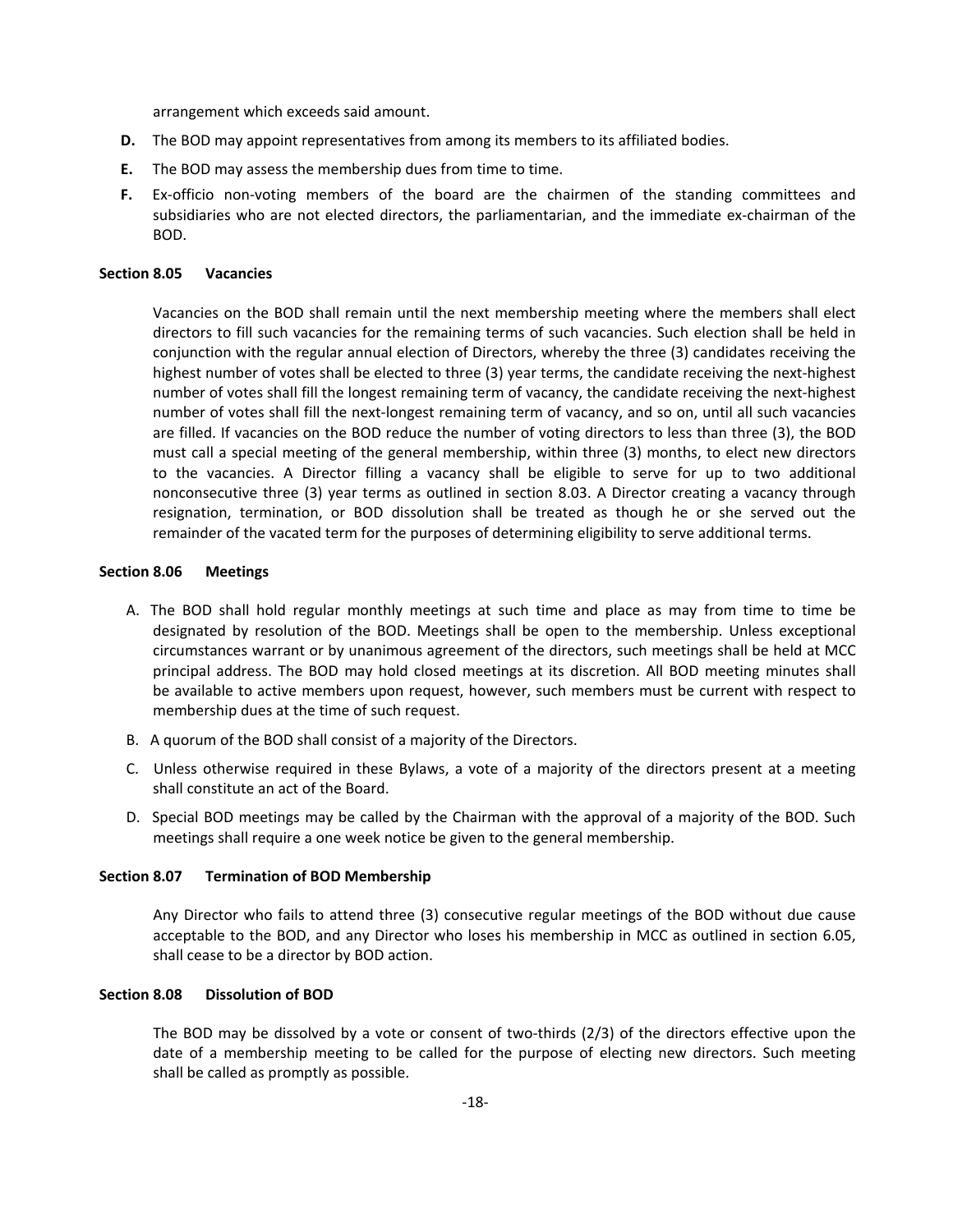The BOD may also be dissolved by a vote of two-thirds  $(2/3)$  of the active membership on record, in a special meeting of the general membership to be called for that purpose.

However, the dissolution of the board shall immediately be followed with the election of a new board.

#### **Section 8.09 Action by Consent**

Action may be taken by the BOD without a meeting if each Director entitled to vote signs a written consent to the action and such consents are filed with the Secretary of the corporation. Such written consent shall have the same force and effect as any other validly approved BOD action.

## **Section 8.10 Meeting Attendance**

Any meeting may be held by conference phone or similar communication methods, so long as the directors participating in the meeting can clearly communicate with each other. All such directors shall be deemed present in person at such meetings. A written report of the meeting is to be filed with the Secretary of the corporation.

## **Section 8.11 Adjournment**

A majority of the directors present may adjourn any meeting to another time and place.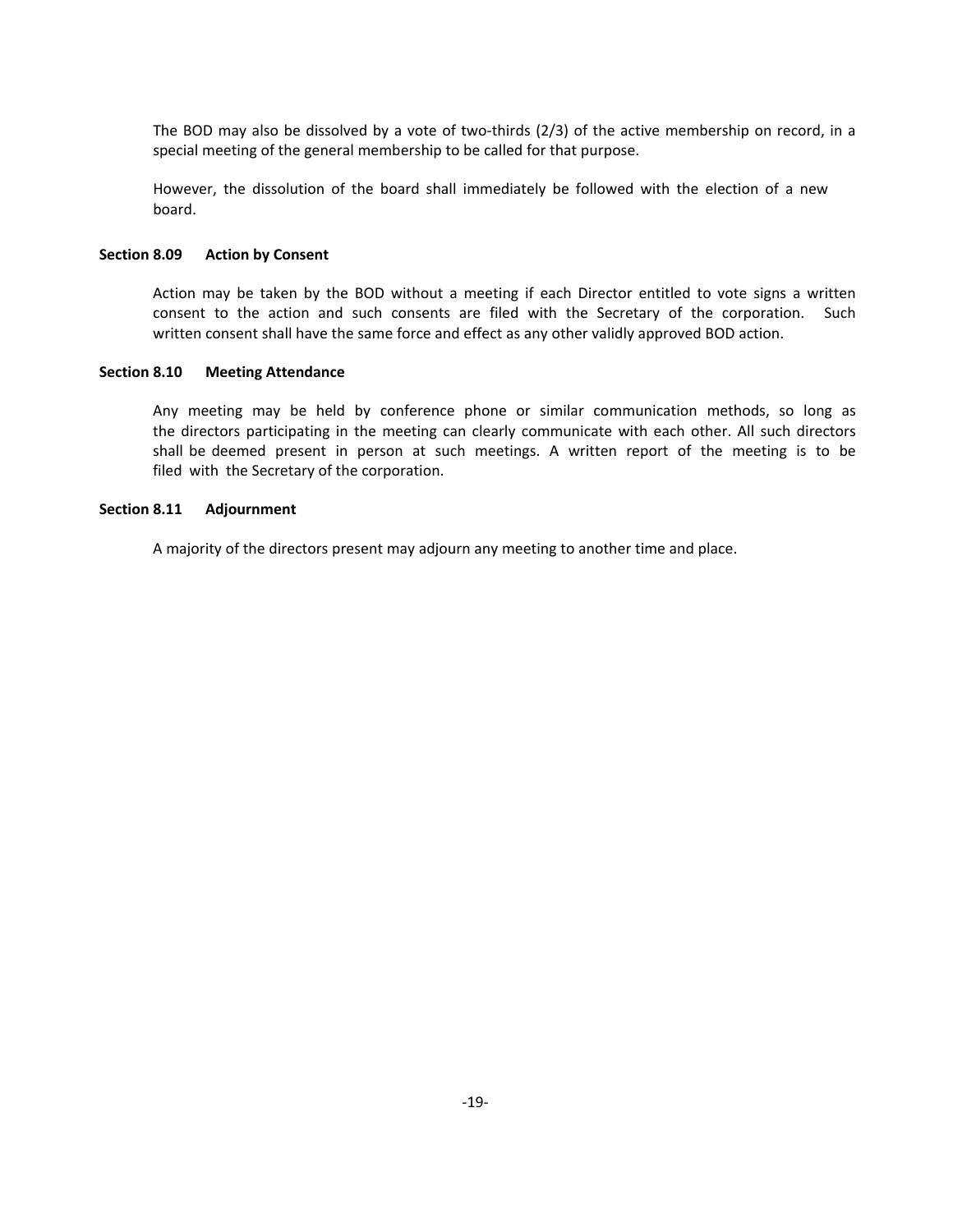## **Article 9. BOD Officers**

## **Section 9.01 Number and Titles**

There will be nine (9) Directors and one (1) Parliamentarian, as provided in Article 11. The Directors are also the Officers of the corporation. The Director positions are listed as follows:

- 1. Chairman
- 2. Vice‐Chairman
- 3. Secretary
- 4. Treasurer
- 5. Community Relations
- 6. Youth Services
- 7. Education
- 8. Religious Services
- 9. Communication & Publication

## **Article 9.02 Chairman**

- 1. Presides over all meetings of the BOD and only votes on matters before the BOD to break a tie vote.
- 2. Calls, presides at and is responsible for the agenda of general membership meetings
- 3. Serves as ex-officio member without a vote of all committees except the Nominating Committee.
- 4. Champions MCC's ideology and operating principles.
- 5. Enforces the MCC's by-laws, rules and regulations
- 6. Responsible for the overall functioning of the MCC. Ensures proper management of the various organizations of MCC.
- 7. Calls special meetings of the general membership and the BOD on his own initiative, at the request of the BOD, or on the written request of the active members as described in section 7.02.
- 8. Acts as liaison between BOD and Administrator(s) to communicate Board's instruction and objectives.
- 9. Serves as spokesperson for MCC.
- 10. Leads the Administrative Committee and appoints the Advisory Committee. Appoints the members of said committees and may delegate leadership of the Administrative Committee to a member of MCC.

## **Section 9.03 Vice Chairman**

- 1. Assumes all duties and authority of the Chairman in his absence. Assists the Chairman in the discharge of his duties.
- 2. Fills the vacancy in the office of the Chairman
- 3. Leads the Charitable Work Committee. Appoints the members of said committee and may delegate leadership of the committee to a member of MCC.

## **Section 9.04 Secretary**

- 1. Keeps or causes to be kept an accurate record of the transactions of all business meetings of the General Membership and the Board of Directors.
- 2. Keeps the records of attendance and is the custodian of all the records and papers belonging to the MCC. Posts notice, and notifies members by mail of all meetings and affairs to be voted on.
- 3. Maintains a membership book of all members of MCC together with the address and voting qualification of each, and records therein the fact and date of termination, if any, of the membership of any such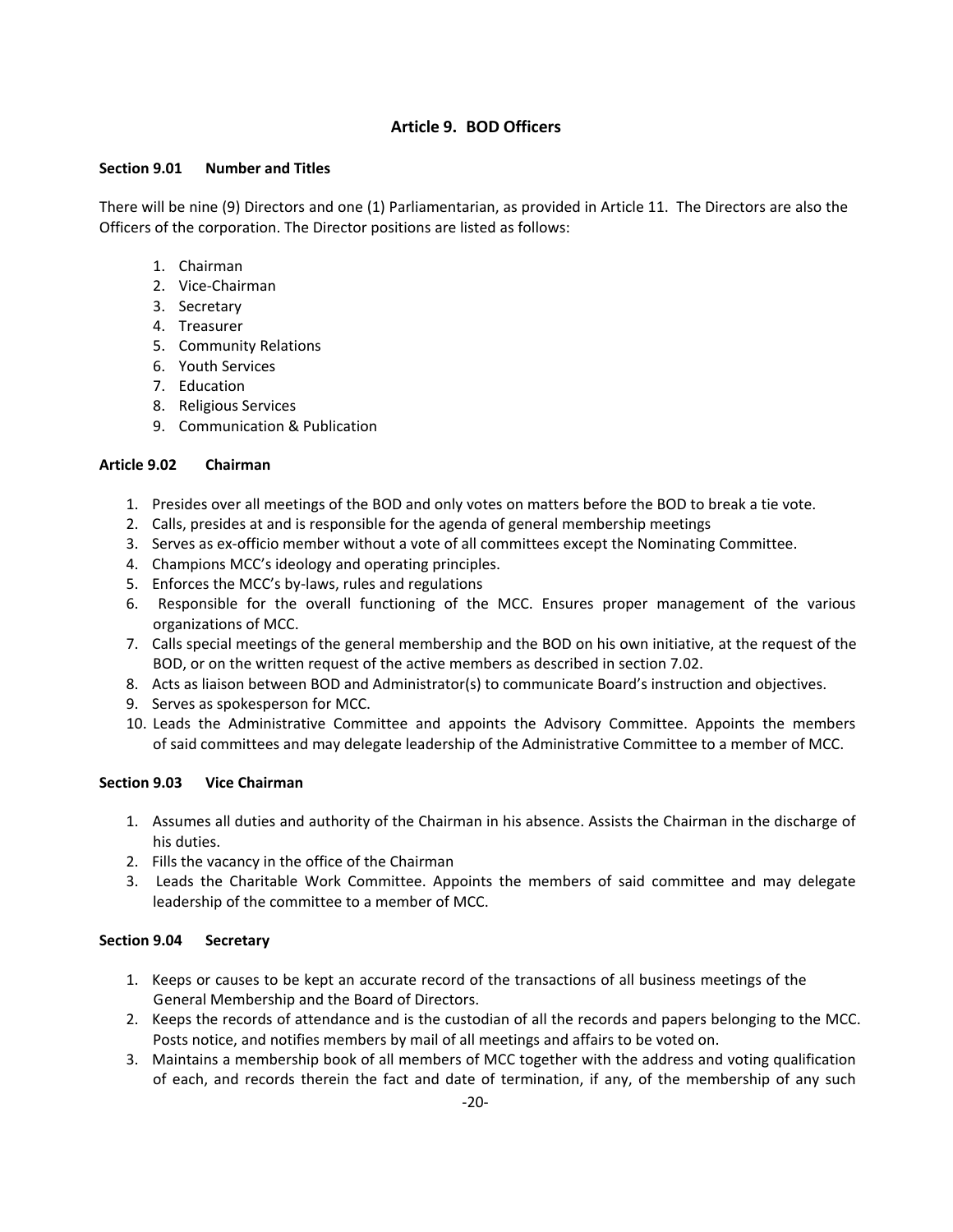member.

- 4. Performs such other duties as may be imposed by law, by the Articles of Incorporation, or by these Bylaws, or as may be prescribed from time to time by the BOD.
- 5. Leads the Membership Committee. Appoints the members of said committee and may delegate leadership of this committee to a member of MCC.

## **Section 9.05 Treasurer**

- 1. Receives and safely keeps all moneys and other property of the center entrusted to his care, and shall disburse the same under the direction of the BOD.
- 2. Renders a statement at the annual meeting of the members and at such other times as may be requested by the BOD. The annual statement shall be audited and certified as provided in Section 14.06 of these Bylaws.
- 3. Keeps a complete account of the finances of MCC on books which shall be and remain the property of MCC and which shall be open for inspection at any reasonable time by the Directors, and the active membership as provided for in these Bylaws.
- 4. Receives periodic reports from the treasurers of the entities and affiliates of MCC.
- 5. Makes available annual and quarterly financial statements of the operation of MCC to the membership.
- 6. Leads the Development & Finance Committee. Appoints the members of said committee and may delegate leadership of this committee to a member of MCC.
- 7. Consults with third party accountant, CPA or accounting firm to provide financials on a monthly basis.
- 8. If check disbursements exceed \$500, a second BOD signature is required in addition to Treasurer's signature.

## **Section 9.06 Director of Community Relations**

- 1. Responsible for managing relations with other Islamic centers and organizations.
- 2. Responsible for managing inter-faith relations
- 3. Responsible for managing business and social services for members of MCC
- 4. Leads the Internal Services, Islamic & Interfaith Relations Committees. Appoints the members of said committees and may delegate leadership of committee(s) to a member of MCC.

## **Section 9.07 Director of Youth Services**

- 1. Responsible for establishing age-appropriate events and functions for youth and young adults
- 2. Responsible for organizing camps and after‐school programs
- 3. Develop and implement mentoring programs
- 4. Leads the Youth Services Committee. Appoints the members of said committee(s) and may delegate leadership of the committee(s) to an MCC member or a non-member based on the Youth Services Director's choosing, pending BOD approval.

## **Section 9.08 Director of Education**

- 1. Responsible for managing educational services for MCC including weekend and fulltime schools and adult education programs.
- 2. Leads the Education Committee. Appoints the members of said committee and may delegate leadership of the committee to a member of MCC.
- 3. Directly manages the MCC weekend and full‐time school Principal, along with the education program lead(s).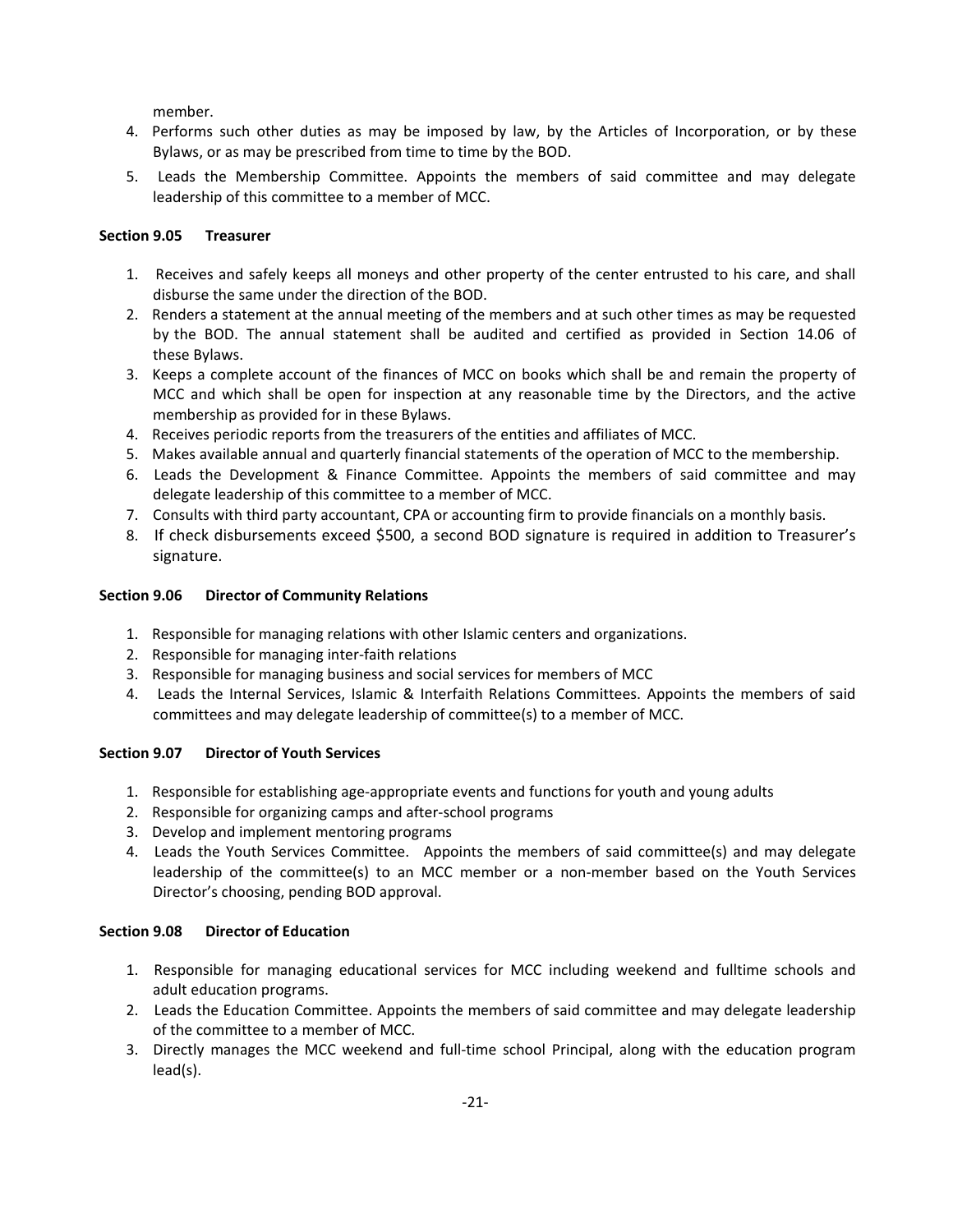## **Section 9.09 Director of Religious Services**

- 1. Responsible for coordinating MCC's prayer services inside and outside the center.
- 2. Responsible for coordinating marriage services for members.
- 3. Responsible for coordinating mortuary and cemetery services for aggrieved families.
- 4. If needed, organizes Hajj and Umra trips for members.
- 5. Provides for religious counseling and guidance by working with the Religious Council.
- 6. Leads the Religious Services Committee. Appoints the members of said committees and may delegate leadership of committee to a member of MCC.
- 7. Leads the Dawah Committee. Appoints the members of said committees and may delegate leadership of committee to a member of MCC.

## **Section 9.10 Director of Communication & Publications**

- 1. Responsible for managing the official communications of MCC internally and externally.
- 2. Coordinates the publishing and distribution of the MCC newsletter.
- 3. Responsible for maintaining the MCC library.
- 4. Responsible for maintaining the MCC WEB site and other communication media.
- 5. Works with the Chairman to prepare press statements and communiqués on behalf of MCC.
- 6. Leads the Communication & Publications Committee. Appoints the members of said committee and may delegate leadership of committee to a member of MCC.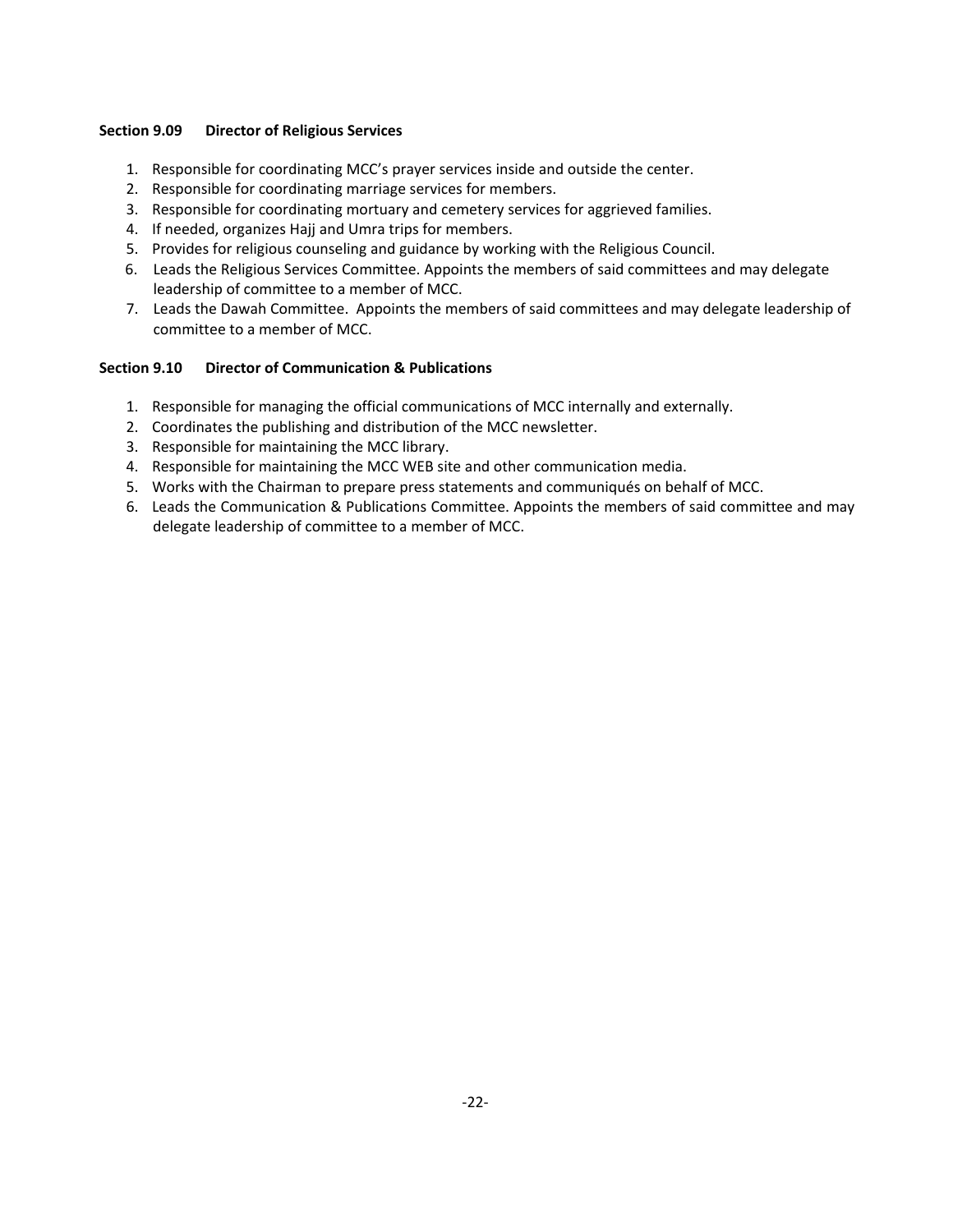## **Article 10.Administrator**

## **Section 10.01 Appointment**

The Administrator shall be appointed by the BOD. The BOD may retain the Administrator under such terms and conditions as it sees fit except that any employment contract for a term exceeding one year shall be ratified by two thirds of the voting members of the BOD in order to be valid and except that in no event shall BOD be authorized to enter into a contract of employment with the Administrator for a term exceeding three years. The BOD may choose to employ more than one Administrator. The Administrator cannot be a member of the BOD.

## **Section 10.02 Duties**

- 1. Daily operation of the MCC including opening and closing the centerat its appointed hours
- 2. Maintenance and proper security of its building and grounds
- 3. Ensuring the conduct of people in the center is consistent with the values and guidelines of MCC
- 4. Responsible for hiring, firing, and supervising all administrative staff members whose positions are authorized and budgeted by the BOD
- 5. Accountable to the BOD and shall carry out its policies
- 6. Administrator may attend BOD meetings at the request of the board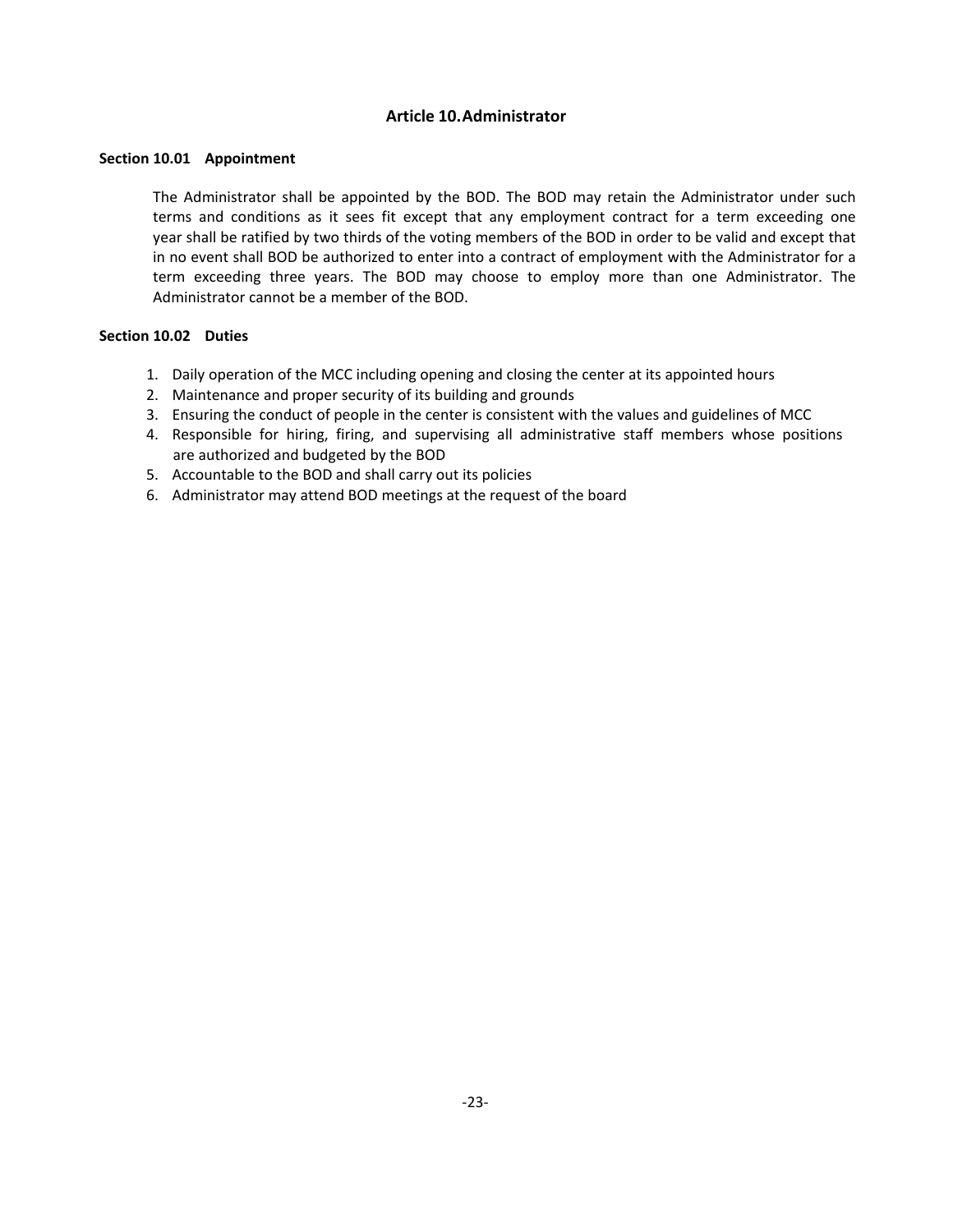## **Article 11. Parliamentarian**

## **Section 11.01 Appointment**

The Parliamentarian shall be appointed by the BOD from the active membership and shall be appointed for the term of 24 months on the second BOD meeting after the annual election by the BOD and be an ex‐ officio non‐voting member of the BOD. Parliamentarian shall serve for maximum of two (2) terms.

## **Section 11.02 Duties**

- 1. Review periodically the Bylaws, rules and regulations of MCC and propose revisions as necessary.
- 2. Advise the Chairman and BOD about any non-compliance with these Bylaws.
- 3. Advise the BOD for action on matters specifically covered by these Bylaws and propose necessary additions to these Bylaws.
- 4. Act as Parliamentarian of the corporation. In parliamentary matters, Robert's Rules of Order, newly revised edition, shall prevail.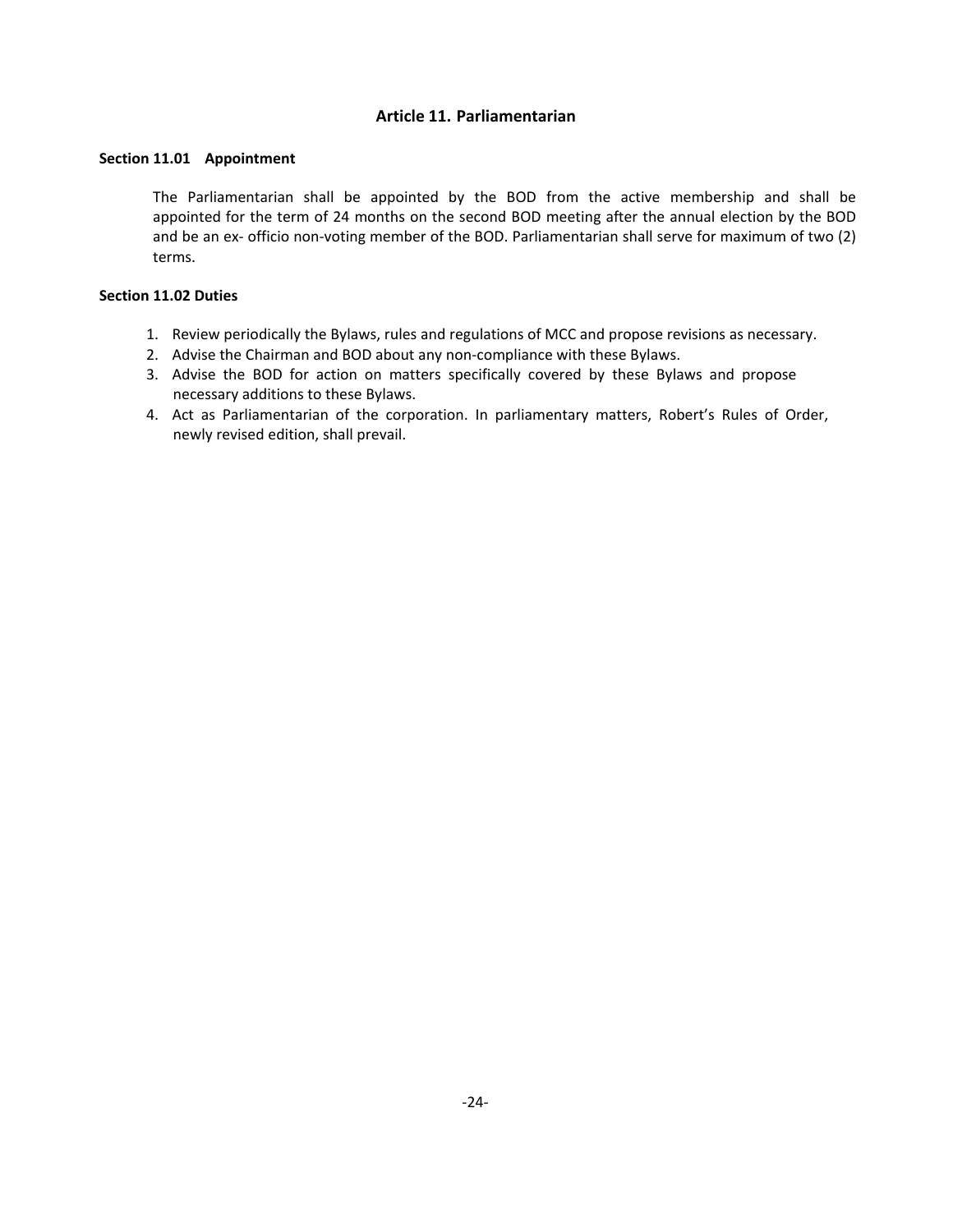## **Article 12. Committees**

#### **Section 12.01 Standing Committees**

The standing committees of MCC are: Administrative, Chairman's Advisory, Charitable Works, Communication & Publications, Dawah, Development & Finance, Education, Internal Services, Islamic

& Inter‐faith Relations, Membership, Nominating, Religious Council, Religious Services, Youth Services, and Volunteer Corps.

All committee appointments must be approved by the BOD.

#### **Section 12.02 Composition and Duties**

The composition and duties of the standing committees of MCC are as follows. Except where stated otherwise, anyone can serve on a committee even if they are not members of MCC. However, the chairman of any committee must be a member of MCC. In the event that a standing committee cannot be formed due to lack of volunteering members, the functions of that committee, with the exception of the Chairman's Advisory, the Religious Council, and Volunteer Corps, shall be the responsibility of the particular director of the BOD who is responsible for leading it.

#### **(a)** Administrative Committee

This committee shall consist of a chairman to be appointed by the Chairman of the BOD with the approval of the BOD, and one or more members to be appointed by the Chairman of the BOD. The chairman of this committee may be the Chairman of the BOD.

This committee shall be responsible for the layout and organization of the center, posting of information and bulletin boards inside the center, scheduling and organizing BOD and membership meetings, scheduling and organizing MCC sponsored events, renting out MCC facilities for non-MCC sponsored events, maintenance and general upkeep of the center, security, and maintaining the center's database for memberships, mailings, subscriptions, volunteer corps, and regular activities. This committee shall report at least semi‐annually to the BOD.

#### **(b)**  Chairman's Advisory Committee

This committee shall consist of at least 3 active members of MCC of demonstrable knowledge and experience in Islamic issues and welfare of MCC. The members of this committee shall be nominated by the Chairman of the BOD and approved by the BOD.

This committee will advise the Chairman of the BOD on issues of importance to MCC.

## **(c)**  Charitable Works Committee

This committee shall consist of a chairman to be appointed by the Vice‐Chairman of the BOD with the approval of the BOD, and one or more members to be appointed by the Vice‐ Chairman. The chairman of this committee may be the Vice‐Chairman of the BOD.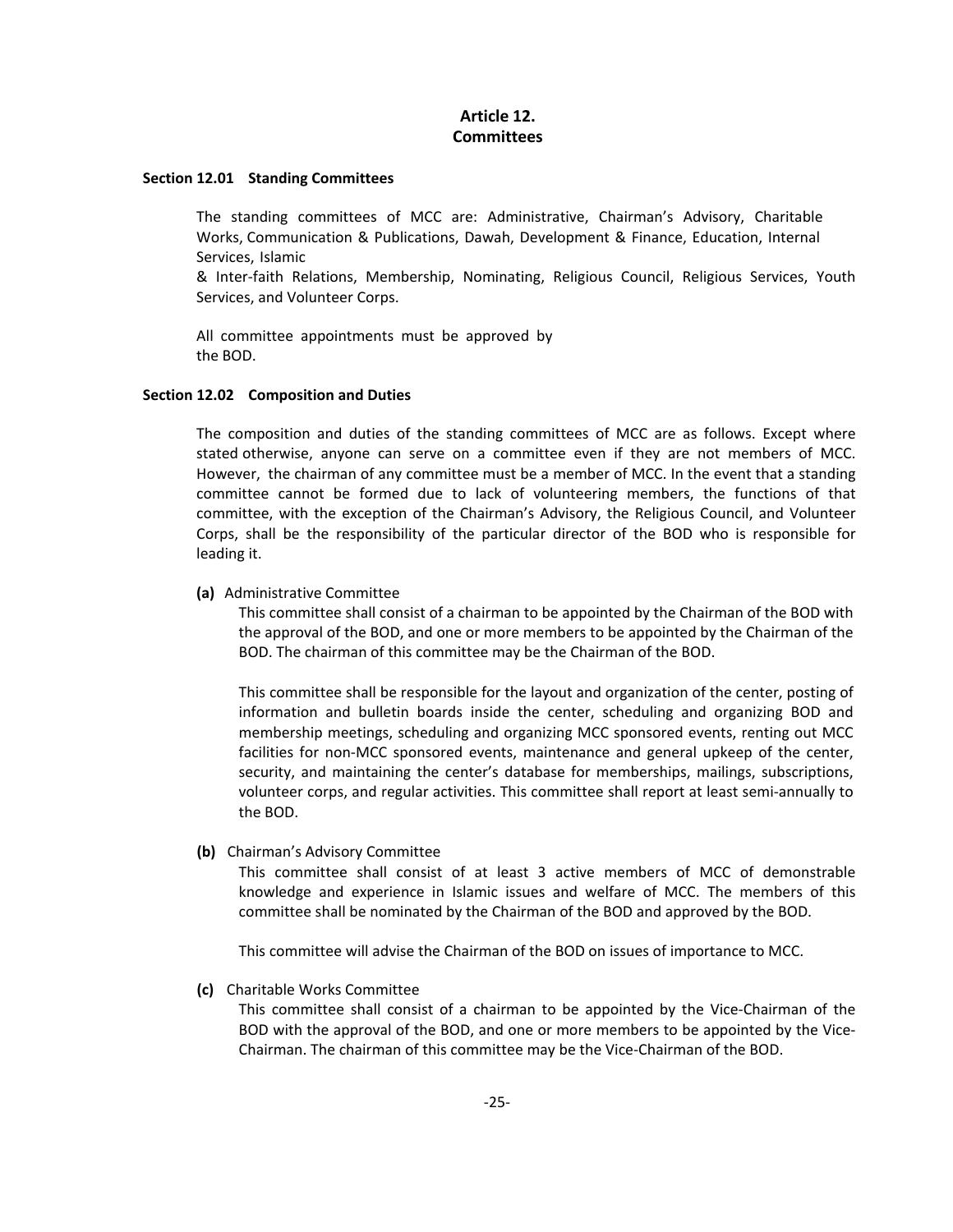This committee shall be responsible for organizing and leading charitable programs on behalf of MCC in service of the community, establishing and managing the various charitable funds of MCC, and establishing and managing charitable trusts, endowments, or foundations on behalf of members of MCC. Charitable projects of MCC should be broad, meeting the needs of the Islamic community as well as the American community at large. This committee shall report at least quarterly to the BOD. Monthly report of all related financial activity to be provided by Committee Chair and/or Vice Chairman to Treasurer for inclusion in monthly financials.

**(d)**  Communication & Publications Committee

This committee shall consist of a chairman to be appointed by the Director of Communication & Publications with the approval of the BOD, and one or more members to be appointed by the Director of Communication & Publications. The chairman of this committee may be the Director of Communication & Publications.

This committee shall be responsible for assisting the Director of Communication & Publications in managing internal and external communications of MCC, preparing press releases and communiqués, monitoring the media for issues of importance to MCC, offering advertising services to the community, establishing and maintaining the MCC WEB site and other communication media of MCC, all MCC publications, and for establishing and maintaining the MCC library. This committee shall report at least semi-annually to the BOD.

## **(e)**  Dawah Committee

This committee shall consist of a chairman to be appointed by the Director of Religious Services with the approval of the BOD, and one or more members to be appointed by the Director of Religious Services. The chairman of this committee may be the Director of Religious Services.

The Dawah Committee shall be:

- (i) Responsible for managing Dawah activities of MCC;
- (ii) Responsible for coordinating conversion services for new Muslims at MCC; and
- (iii) Leads the Dawah Committee. Appoints the members of said committee and may delegate leadership of committee to a member of MCC. Committee should include current Religious Director.

This committee shall report at least semi‐annually to the BOD.

**(f)** Development & Finance Committee

This committee shall consist of a chairman to be appointed by the Treasurer with the approval of the BOD, and one or more members to be appointed by the Treasurer. The chairman of this committee may be the Treasurer.

This committee shall be responsible for raising funds in support of the center's operational and expansion needs, subject to prior approval of the BOD, by whatever legal means available to a cooperation of this nature and which are not in conflict with the purpose of this corporation as set forth in its Articles of Incorporation, assisting the Treasurer in preparing the annual operating budget, tracking and reporting of financial performance vs. the budget, publishing financial reports, book-keeping managing the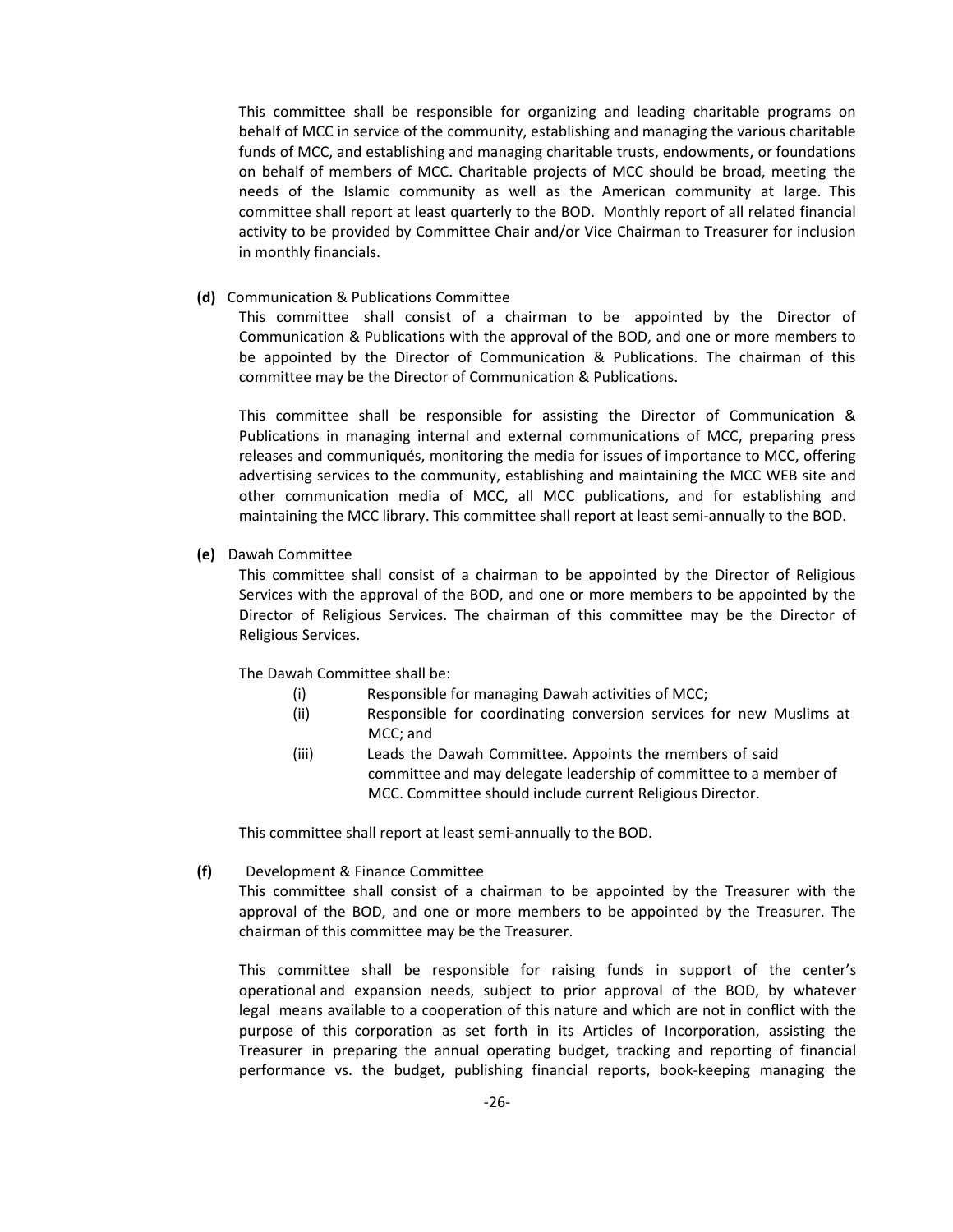financial assets of MCC, and overseeing all financial aspects of MCC. This committee shall report at least quarterly to the BOD.

#### **(g)**  Education Committee

This committee shall consist of a chairman to be appointed by the Director of Education with the approval of the BOD, and one or more members to be appointed by the Director of Education. The chairman of this committee may be the Director of Education.

This committee shall be responsible for developing and managing educational programs for children and adults, supporting the operation of the center's weekend and full‐time school(s). Such programs shall be in accordance with MCC ideology and policies. The committee shall conduct two members' workshops annually to review and discuss MCC's ideology, principles, and vision for the community. This committee shall report at least quarterly to the BOD.

Monthly report of all related financial activity is provided by Director of Education to Treasurer for inclusion in monthly financials.

#### **(h)**  Internal Services Committee

This committee shall consist of a chairman to be appointed by the Director of Community Relations with the approval of the BOD, and one or more members to be appointed by the Director of Community Relations. The chairman of this committee may be the Director of Community Relations.

This committee shall be responsible for Family Center, immigration, civil rights, employment, members' business connections, hospitality to newcomers and visitors, maintaining visitors' book. This committee shall report at least semi‐annually to the BOD.

#### **(i)** Islamic & Inter‐faith Relations Committee

This committee shall consist of a chairman to be appointed by the Director of Community Relations with the approval of the BOD, and one or more members to be appointed by the Director of Community Relations. The chairman of this committee may be the Director of Community Relations.

This committee shall be responsible for establishing and managing cooperative relations with other Islamic organizations in the community, planning joint activities, supporting joint causes, and coordinating joint drives that are consistent with MCC's ideology and principles. This committee shall be responsible for establishing positive and cooperative relations with non‐Islamic religious organizations in the community, and to organize and manage inter‐ faith programs, consistent with MCC's ideology and principles, with these organizations. This committee shall report at least semi‐annually to the BOD.

## **(j)** The Membership Committee

The Secretary shall be the chairman of this committee. The Secretary shall appoint 3 more members, who must all be general members of MCC. One committee member must be Office Administrator and cannot be another Board of Director.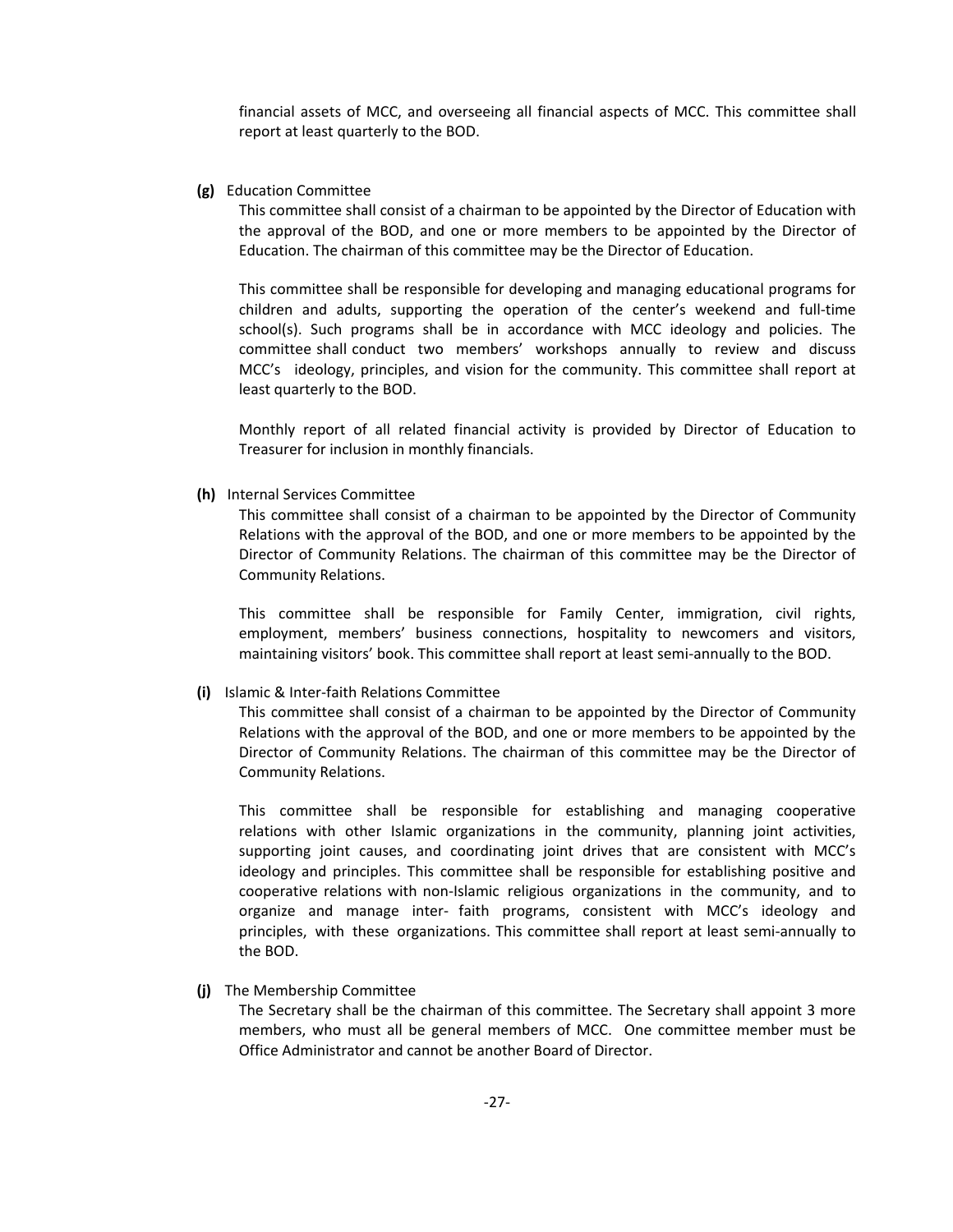This committee shall be responsible for maintaining the membership book of the corporation. It shall also have the charge of processing applications of new members, making recommendations to the BOD and calling on prospective members. This committee shall report at least quarterly to the BOD.

Monthly report of all related financial activity is provided by Secretary and/or Office Administrator to Treasurer for inclusion in monthly financials.

**(k)** The Nominating Committee

This committee shall be formed after the first 2 years of the founding of MCC. It shall consist of 5 general members who have been active in the center for at least 2 years and none of them may be an elected member of the BOD. They shall be nominated as set out in the next paragraph and elected by the members at the annual membership meeting. At the conclusion of said meeting, the members elected shall select a chairman from among them. Names of the committee shall be on record with the Secretary. The primary role of this committee is to conduct the annual lection for the Board of Directors and the Nominating Committee for the following year. Once elected, the committee will prepare and conduct the election as per the following process:

- This committee shall meet no later than the 2nd Sunday in December to prepare a slate of one candidate or more for each vacancy of the BOD (The Committee will consult with the Parliamentarian for any questions on the By-Laws or the election process)
- Such slate shall be mailed to the active members at least thirty (30) days prior to the general membership meeting.
- Active members may nominate additional candidates for the BOD by filing with the Secretary of the corporation either in person or by mail at least twenty (20) days prior to the annual meeting a petition for nomination signed by at least 20 active members, or 20% of the active membership, whichever is less, of the center.
- Names of candidates nominated by the Nominating Committee, and by the active members, will be mailed to the general membership no later than 10 days prior to the general membership meeting.
- **The Committee will organize the election and administer the process on Election** Day.
- The Nominating Committee is automatically discharged when its report is formally presented in the general membership meeting.

This committee shall also prepare 7 (seven) names as candidates for election as members of the following year's Nominating Committee and such slate will be mailed to the active members at least 30 days prior to the general membership meeting with the slate of the names of the nominees for the BOD as outlined in paragraph 1. Active members are asked to write in the names of up to 3 more candidates. The names of the 3 highest votes shall be added to the names of the 7 selected by the Nominating Committee and the combined slate of 10 candidates shall be mailed to the active membership no later than 10 days prior to the general membership meeting together with the names of the candidates for election to the BOD as outlined in paragraph 2. Members of the Nominating Committee may succeed themselves. If they do decide to succeed themselves, then those members may not participate in the process of counting and tallying the votes for the election.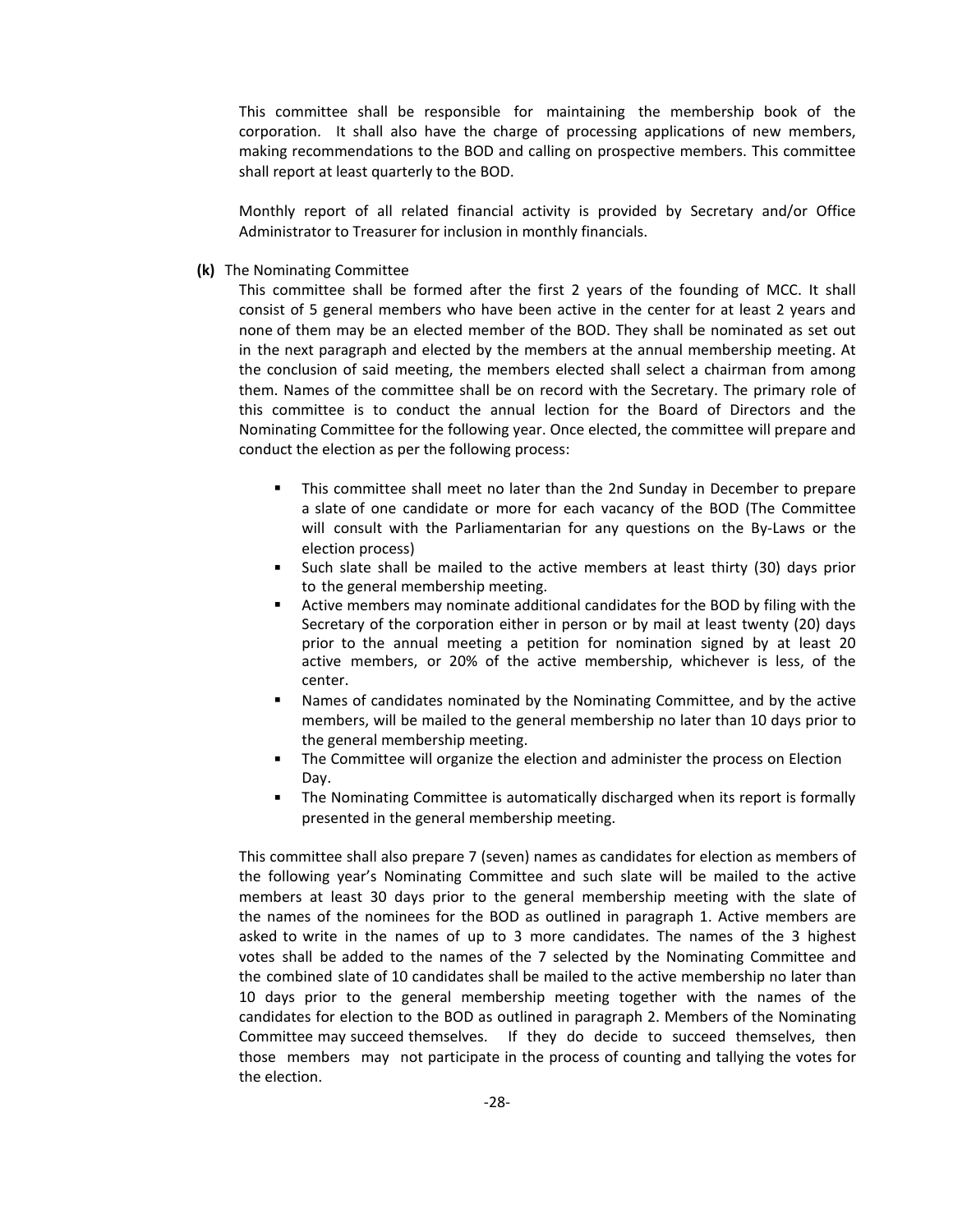#### **(l)** Religious Council

This council shall consist of at least 3 and no more than 5 respected Islamic scholars who may reside anywhere within the USA. These scholars should represent a broad spectrum of Islamic thought and perspectives in order to provide full benefit to the community. The members of this council shall be selected by the Director of Religious Services and approved by the BOD. The members of this council can serve for an indefinite period of time but a review of their effectiveness shall be made by the BOD annually to determine if new members should be selected for this council.

This council shall provide guidance to MCC on religious matters to ensure that all functions and activities are consistent with MCC's Guiding Sources. This council will also answer questions and provide advice to the general membership on religious questions. This council will also provide rulings on any religious issues at MCC. If the council's ruling is unanimous, then the BOD will be bound bythe council's ruling on such issues. Religious issues will be presented to the council by the BOD for consideration. The general membership can present issues for ruling by the council if 20 members or 20% of the membership, whichever is less, submits a petition to the BOD requesting a ruling by the council.

## **(m)** Religious Services Committee

This committee shall consist of a chairman to be appointed by the Director of Religious Services with the approval of the BOD, and one or more members to be appointed by the Director of Religious Services. The chairman of this committee may be the Director of Religious Services.

This committee shall be responsible for daily prayer services and spiritual nights, Friday and Sunday programs, Islamic functions (Ramadan, Eids, Night of Power, and other functions), Matrimonial services, Mortuary and Cemetery services, Zakat collection service, Hajj and Umra organization, and other such functions that maybe added from time to time by the Director of Religious Services acting on behalf of the BOD. This committee shall report monthly to the BOD.

## **(n)**  The Youth Services Committee

This committee shall consist of a chairman to be appointed by the Director of Youth Services with the approval of the BOD, and one or more members to be appointed by the Director of Youth Services. The chairman of this committee may be the Director of Youth Services.

This committee shall be responsible for creating an environment to nurture our youth's spiritual, social, and educational needs, planning and overseeing the various youth group activities, and facilitating parents' involvement in these activities. This committee shall report at least quarterly to the BOD.

#### **(o)**  Volunteer Corps

This corps shall have a director appointed by the Chairman of the BOD with the approval of the BOD. This director shall be responsible for organizing volunteers for specific activities of MCC such as: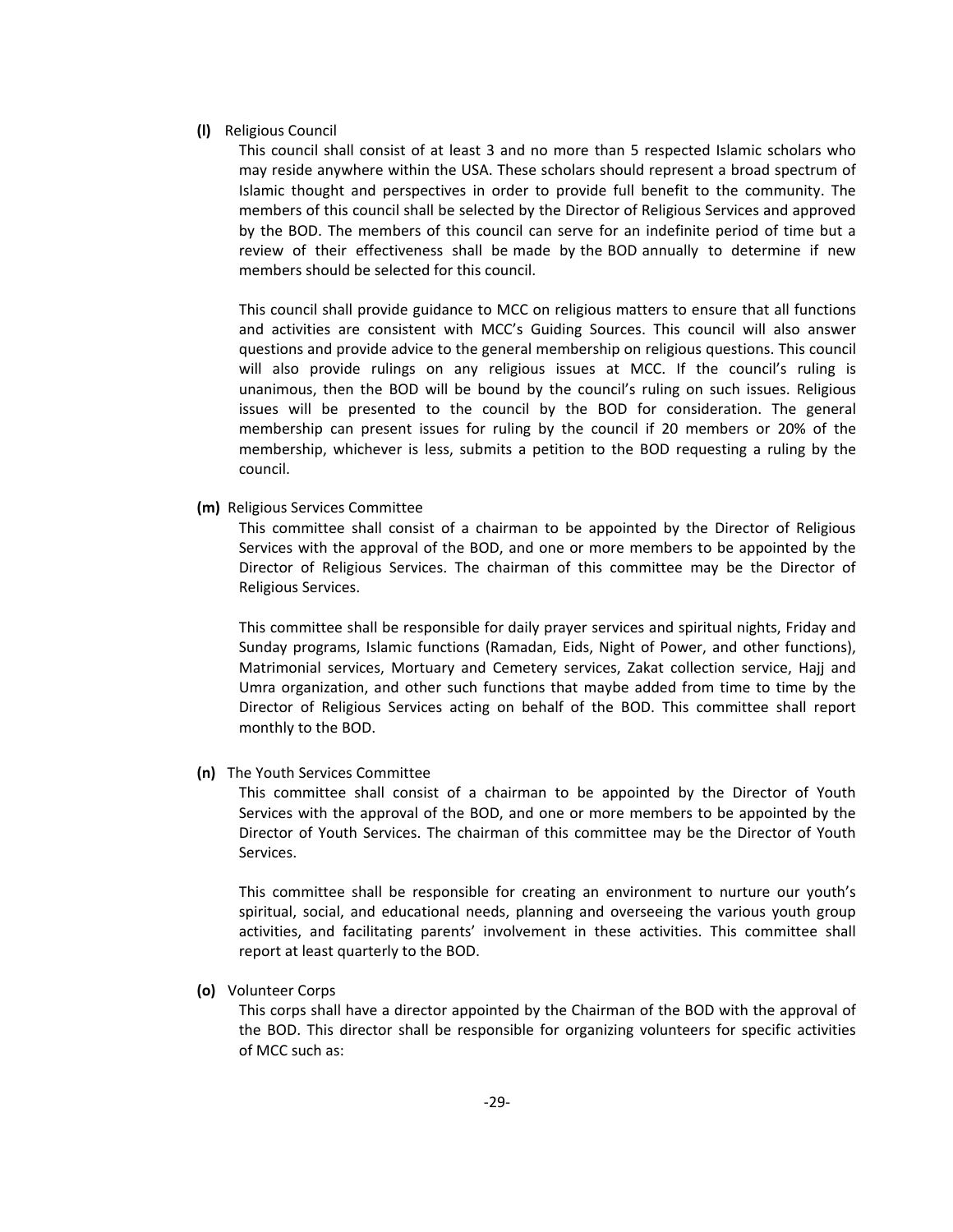- 1. General information
- 2. Ushers and security
- 3. Telephone answering or calling campaigns
- 4. Upkeep and maintenance
- 5. Social events
- 6. Religious events
- 7. Others as needed

Volunteers shall report to the appropriate committee chairman or BOD member for their specific assignments.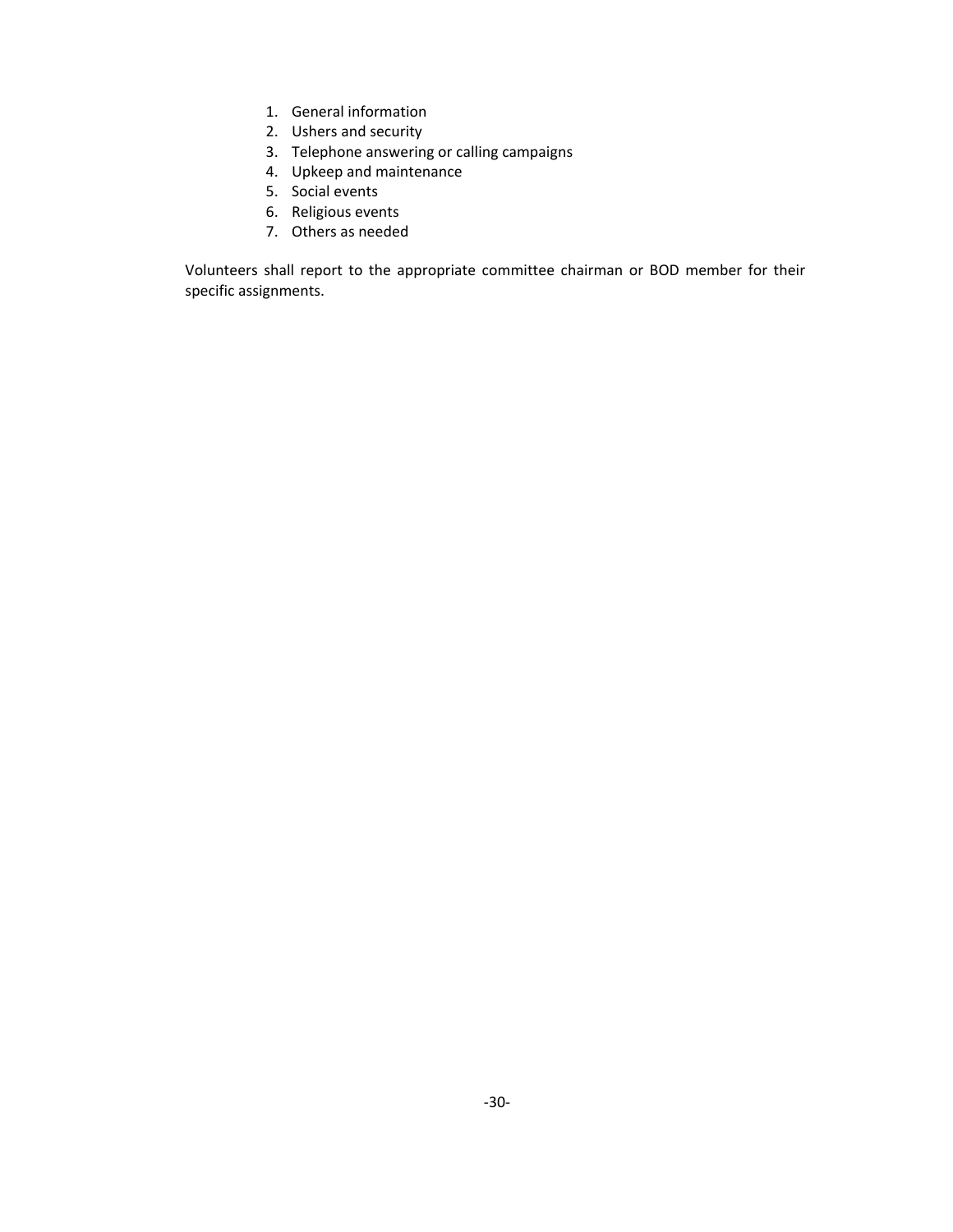## **Article 13. Sub‐Organizations**

## **Section 13.01 Subsidiaries**

- 1. Subsidiaries are corporations wholly owned by MCC.
- 2. Are established by the BOD of MCC with the approval of the majority of the general membership
- 3. May be dissolved by the affirmative vote of three fourths (3/4) of the BOD and the approval by majority vote of the general membership.
- 4. All assets of a dissolved subsidiary shall go back to MCC.
- 5. The mission of each subsidiary shall be defined in its by‐laws.
- 6. Subsidiary by‐laws must comply with the mission and ideology of MCC.
- 7. The BOD appoints the initial chairman of the board of a new subsidiary for a three (3) year term and appoints all initial directors for staggered three (3) year term.
- 8. The BOD can remove any director of a subsidiary by a three fourth (3/4) majority vote of the BOD.
- 9. The BOD ratifies the appointment of all directors of subsidiaries by a simple majority vote of the BOD.
- 10. The BOD approves the initial by‐laws of subsidiaries and subsequent amendments proposed by their board of directors.
- 11. The BOD reviews quarterly financial statements from subsidiaries.
- 12. The BOD reviews annual reports from subsidiaries.
- 13. The board of a subsidiary shall be composed of at least five (5) members.
- 14. At least 50% of the members must be active members of MCC.
- 15. Election of subsidiary directors, term of service, and responsibilities shall be documented in the subsidiary's by‐laws.
- 16. Subsidiary board members serve without compensation and shall not be entitled to salaries, stipends, or remuneration but may be reimbursed for expenses.
- 17. Irreconcilable conflicts and disputes among members of the board of any subsidiary shall be referred to the BOD for a binding arbitration which is final.

## **Section 13.02 Groups**

The BOD may form special groups as necessary to serve the special needs of the community.

- 1. Such groups must abide by the policies of MCC as stated in its bylaws, and by the law.
- 2. Such groups must have their own manuals, procedures, and regulations that shall be approved by majority vote of the BOD.
- 3. No groups are allowed to form within MCC, other than the groups specified in these bylaws.
- 4. Such groups may be dissolved by majority vote of the BOD.

## **Section 13.03 Chapters**

The BOD may recommend and implement the formation of Chapters to serve the needs of its members in the local communities.

## **Section 13.04 The MCC School**

The MCC School is an integral part of MCC operation. It will be managed by the MCC Board of Directors with the Director of Youth & Education responsible for providing the oversight of the Operations of the School. The school will have its own Operating Guidelines under which it will be governed. The Director of Youth & Education will seek the guidance and approval of the MCC Board for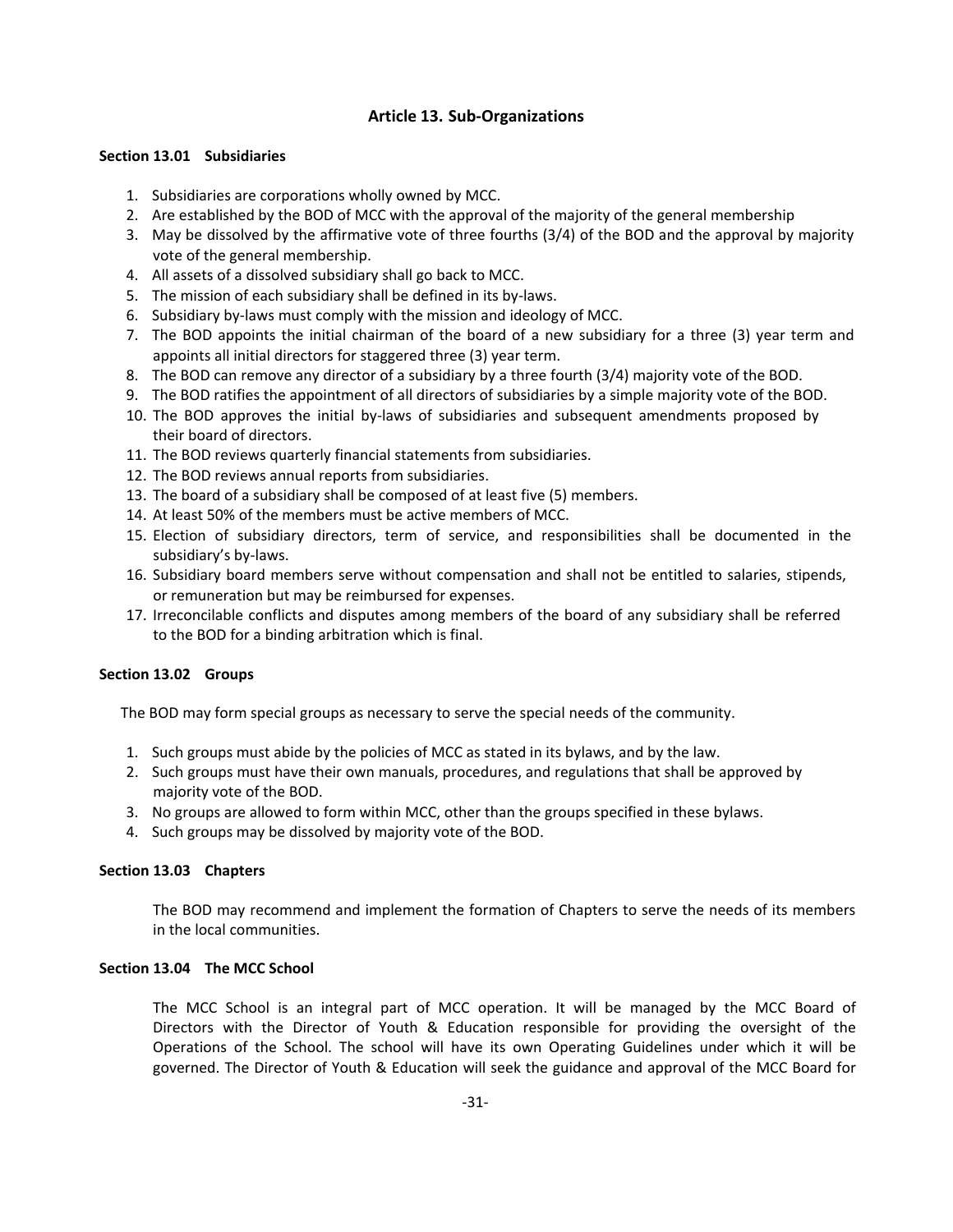any major decisions and direction in regards to the School's operations including hiring or termination of any school staff. The MCC school budget will be established and approved by the BOD.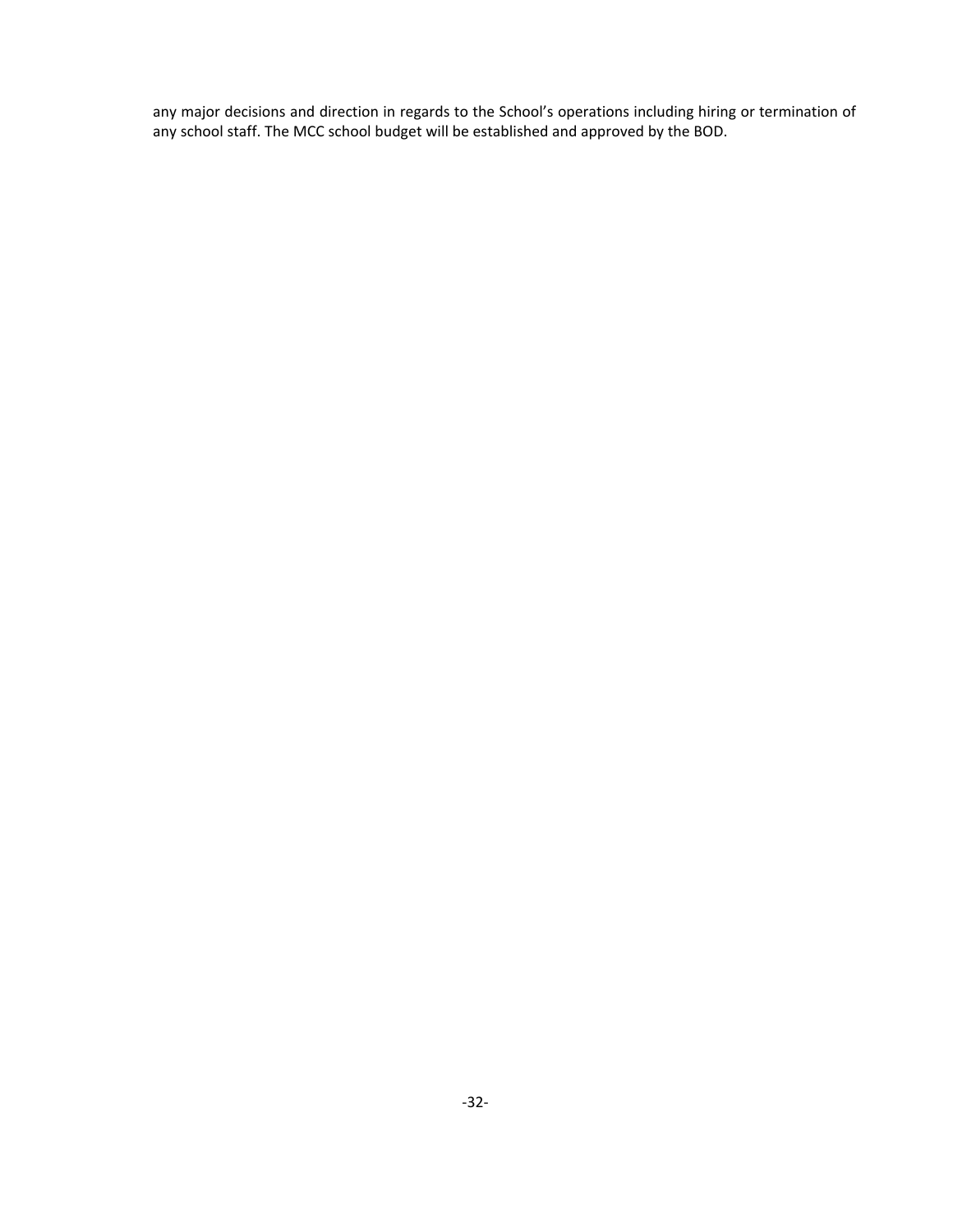#### **Article 14. Corporate Records, Reports, and Seals**

## **Section 14.01 Records**

The corporate records, reports, and seals shall be kept at the corporation's principal office, or at such other places as the BOD may order. The records shall include each member's name, address and class of membership, and the Corporation's Articles of Incorporations and Bylaws.

#### **Section 14.02 Minutes**

The corporation shall keep a book of minutes of all meetings of the BOD and of all annual and business meetings of members, with the time and place of holding, whether regular or special, and if special, how authorized, the notice given, the names of those present at BOD meetings, the number of members present or represented at members' meetings, and the proceedings thereof.

#### **Section 14.03 Books of Account**

The corporation shall keep and maintain adequate and correct accounts of its properties and business transactions, including accounts of its assets, liabilities, receipts, disbursements, gains and losses.

#### **Section 14.04 Records Available to Assessor**

On requestof an assessor, the corporation shall make available at its principal office or at a place mutually acceptable to the assessor and the corporation a true copy of business records relevant to the amount, cost, and value of property, subject to local assessments, which it owns, claims, possesses, or controls within the county.

#### **Section 14.05 Inspection of Records by Directors**

The books of account shall at all reasonable times be open to inspection by any director of the BOD. Every director shall have the absolute right at any reasonable time to inspect all books, records, documents of every kind, and the physical properties of the corporation. Such inspection may be made in person, or by agent or attorney, and the right of inspection includes the right to make extracts.

#### **Section 14.06 Inspection of Records by Members**

The books of account and the minutes of meetings of the members, BOD, and standing committees shall be open to inspection upon written request of any active member of MCC at any reasonable time, for a purpose reasonably related to the interest of the member and shall be exhibited at any time when required by the demand of 10% of the active members of the corporation. Such inspection may be made in person or by agent, or attorney, and the right of inspection includes the right to make extracts. Request for inspection other than at a members' meeting shall be made in writing to the Chairman or Secretary of the corporation.

### **Section 14.07 Annual Reports and Financial Statements**

The BOD shall provide for the preparation and submittal to the members of a written annual report. Such report shall summarize the corporation's activities for the preceding fiscal year and plans for the forthcoming year, and shall include the annual financial statements, each of which shall consist of a balance sheet as of the close of business of the corporation's fiscal year, and an operating statement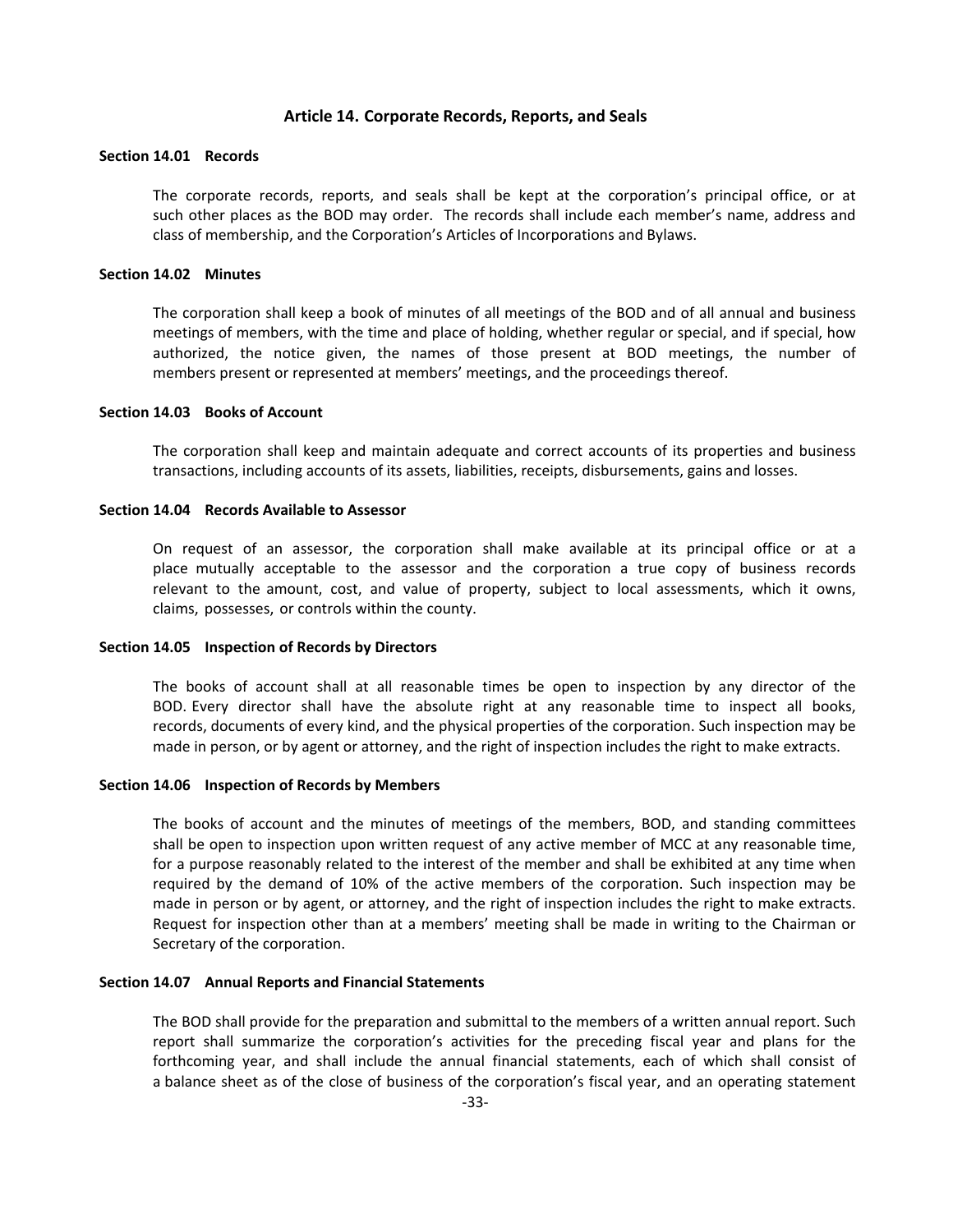for the fiscal year showing income and expenses and referenced to the year's approved budget. The financial statements shall be prepared in such a manner and form as is sanctioned by sound accounting practices, and be certified by the Chairman, Secretary, Treasurer, or a certified public accountant. The annual report shall also be posted on the MCC WEB site.

## **Section 14.08 Annual Budget**

The MCC annual budget shall be submitted for approval by the BOD to the general membership at the annual membership meeting. In the absence of an approved budget, the BOD is authorized to operate with a temporary monthly budget not to exceed 1/12 of the most recently approved budget until the new annual budget is approved.

#### **Section 14.09 Corporate Seal**

The BOD may adopt, use, and at will alter a corporate seal. Such seal, if adopted, shall be affixed to all corporate instruments, but failure to affix it shall not affect the validity of any such instrument.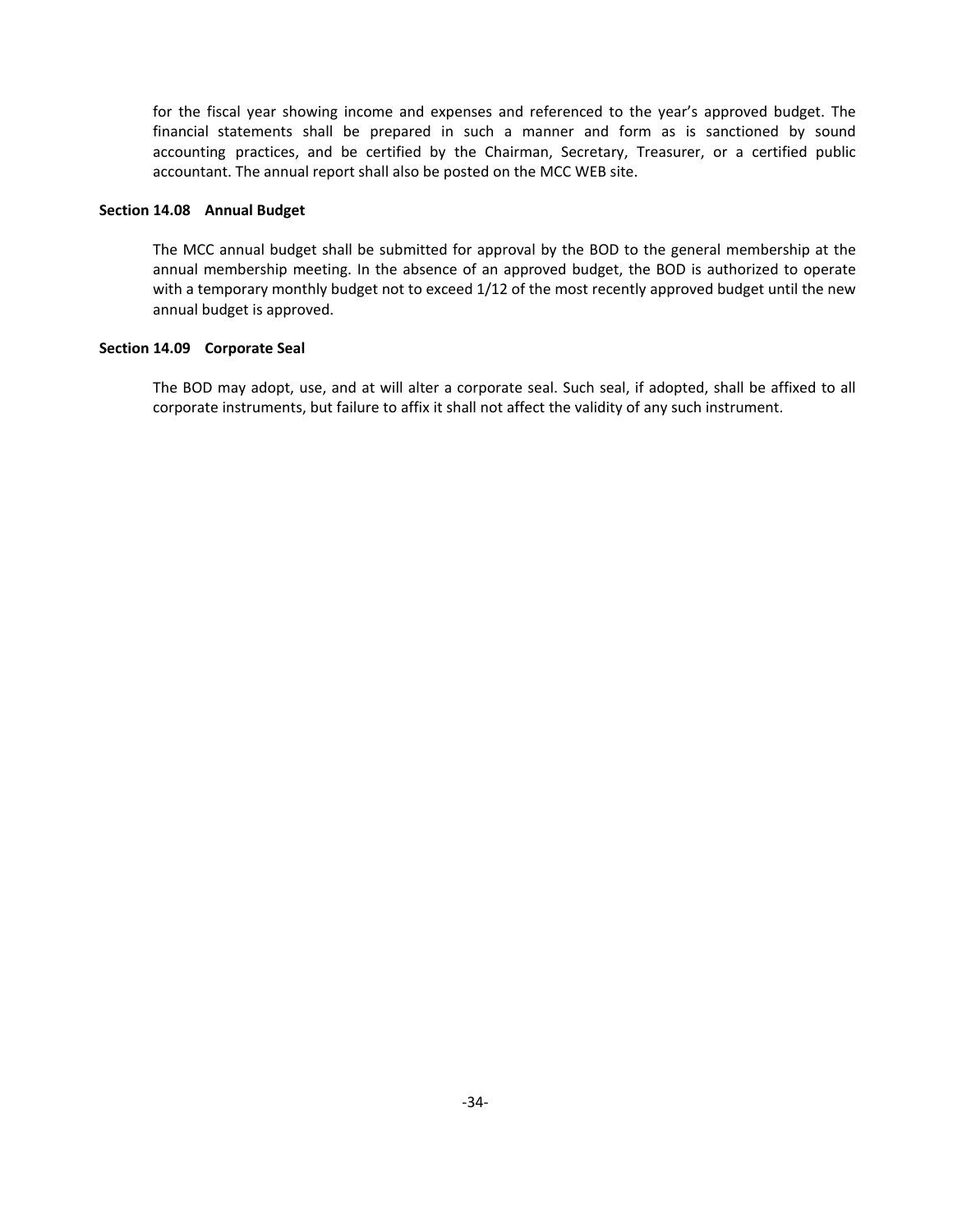## **Article 15. Fiscal Year**

The fiscal year of MCC shall be the calendar year.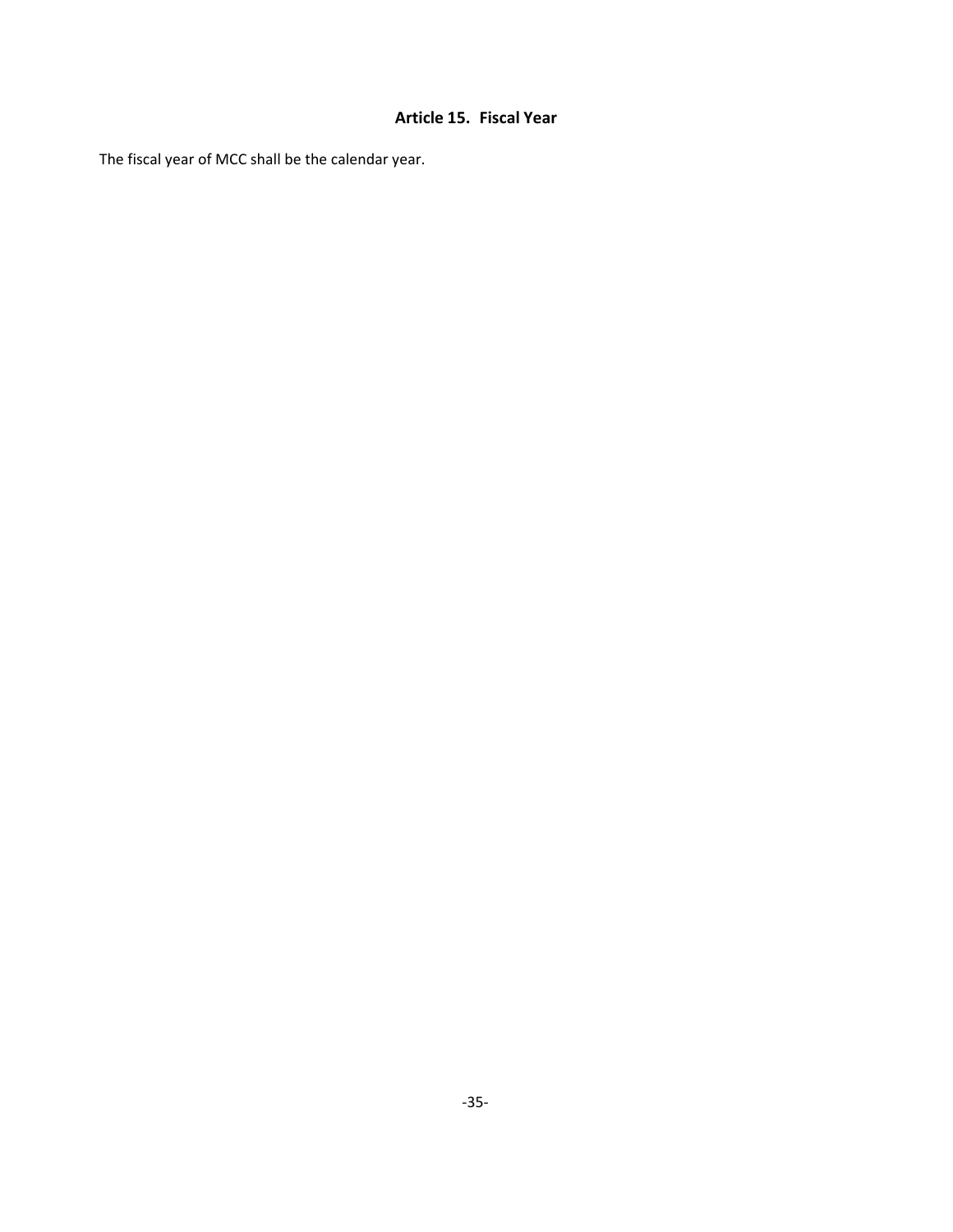## **Article 16. By‐Laws**

## **Section 16.01 Effective Date**

These bylaws shall become effective immediately upon their adoption. Amendments to these bylaws shall become effective immediately upon their adoption unless the members in adopting them provide that they become effective at a later date.

## **Section 16.02 Amendment**

- 1. Subject to the limitations contained in the Articles of Incorporation of this corporation and to any provisions of law applicable to the amendment of Bylaws of non‐profit corporations, these Bylaws, or any of them, may be altered, amended, or repealed and new Bylaws adopted at any annual or special meeting of the general membership by a two-thirds (2/3) majority vote of the active members present and voting provided the amendment is first proposed in the manner set forth in paragraph (b) hereof and provided the notice of the meeting referred to in said paragraph is mailed to the general membership, as provided in Section 7.03 of these Bylaws, sets forth the proposed amendment in full.
- 2. Amendments to these Bylaws may be proposed by the BOD on its own motion, or by a petition of 30 or more active members, or 25% or more of the active members, whichever is less, presented to the BOD at a board meeting not less than thirty (30) days prior to the membership meeting at which the proposed amendment is to be presented. The BOD must submit the proposed amendment to the members at the next membership meeting at which a quorum is present. Unless this meeting is a special meeting, the BOD may defer presentation of the proposed amendment to the following annual members meeting. The proposed amendment must, however, be voted on at the meeting at which it is presented.
- 3. Not withstanding any other provisions of these bylaws, Founding Members shall have the voting rights stated in this section effective upon the commencement of their membership.

## **Section 16.03 Certification and Inspection**

The original or a copy of the Bylaws as amended or otherwise altered to date, certified by the Secretary of the corporation, shall be recorded and kept in a book which shall be open to inspection bythe members at all reasonable time during MCC office hours.The Bylaws will also be posted on the MCC Web site.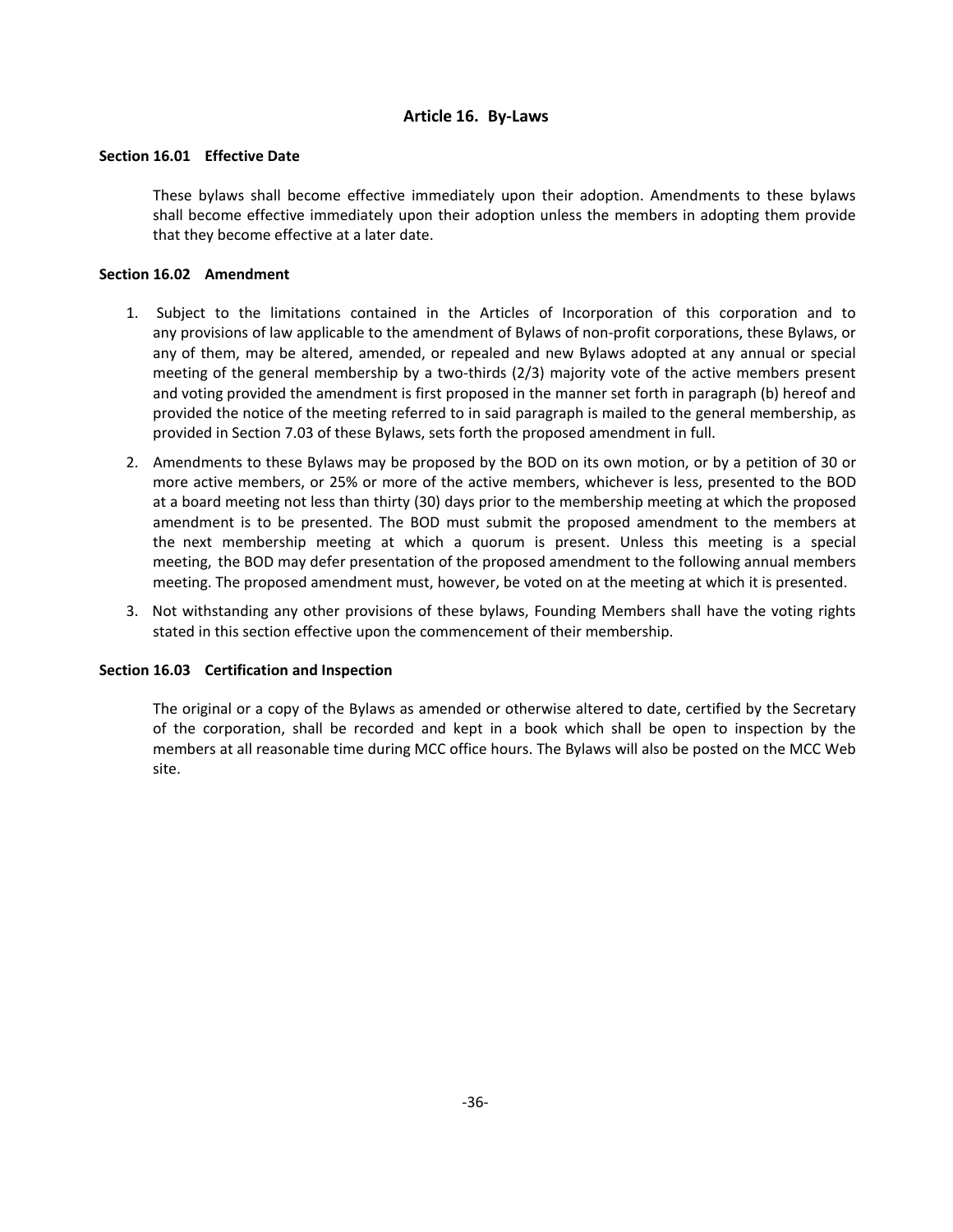## **Article 17. The Founding of MCC**

#### **Section 17.01 The Ad‐hoc Committee**

The Ad-hoc Committee of MCC consists of the original group of 20 community members who initiated the founding of this corporation. They drafted and approved the original By‐laws of the corporation, provided and collected funding for the start‐up of operation, generated support for the founding of MCC among the community, determined the location of the principal address of the corporation, formed the Transitional BOD, and filed the Articles of Incorporation.

The Ad-hoc Committee shall be dissolved on the  $2_{nd}$  Friday of the opening of the MCC facility for service. Until its dissolution and the election of the Transitional Board, the Ad-hoc Committee, for all purposes in which a board of directors is legally required, shall constitute the BOD.

## **Section 17.02 Founding Membership**

The Founding Membership consists of those persons who apply for membership to MCC from January 14th, 2001 through April 30th, 2001.

## **Section 17.03 The Transitional Board**

The Transitional Board is the first board of MCC. It shall be formed by the Ad‐hoc Committee and shall serve for a period of one year from the date of the official opening of MCC facility. At the end of this one year period, the Transitional Board shall be dissolved and a new BOD shall be elected by the Active Members at the annual members meeting. This newly elected BOD shall have 3 directors elected for a term of 1 year, 3 directors elected for a term of 2 years, and 3 directors elected for a term of 3 years. All members of the Transitional Board shall be eligible for nomination to the new BOD.